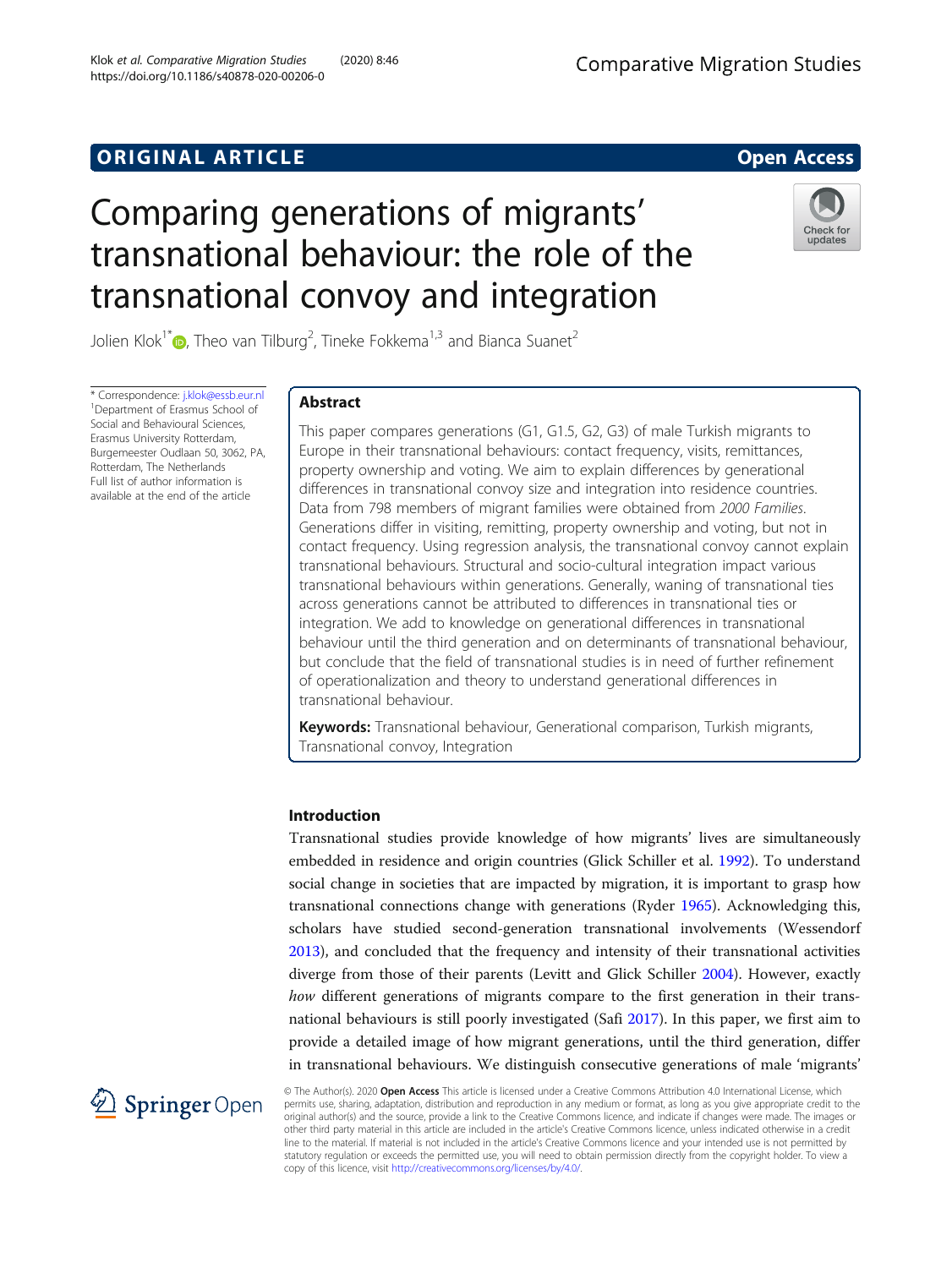from Turkey to Europe and examine five behaviours: contact frequency, visits, remittances, property ownership and voting. Our second aim is explaining the differences in transnational behaviour by generational differences in three domains of social involvement, i.e., transnational ties and structural and socio-cultural integration into the residence country. Transnational ties are gauged by a 'transnational convoy': having close ties in the origin country. Structural integration involves a person's position in various domains of stratification. Socio-cultural integration refers to behavioural and affective conformity to the residence society.

The scarce literature considering generations when studying transnational behaviour often employed generational status as an indicator for social processes. For instance, Schans [\(2009\)](#page-20-0) interpreted generational status as differences in transnational family ties, Tamaki [\(2011\)](#page-20-0) as variations in exposure to the residence country, and Waldinger ([2008](#page-20-0)) as disparities in social and affective attachments. Consequently, what 'generation' means for transnational behaviour has not been studied extensively. In this paper, we intend to open the black box called 'generation' in transnational behaviour. We do so using a unique large-scale dataset on multiple generations of Turkish migrants (Guveli et al. [2016\)](#page-19-0).

# Differences in transnational behaviour across generations

Transnational behaviours can be distinguished into various domains. Social transnational behaviour refers to the ways in which migrants and their offspring stay connected to origin country inhabitants, such as contact by information and communication technology (ICT) and visits (Mason [2004](#page-20-0)). Remittance sending is a form of economic transnational behaviour and often represents the key motivation to migrate (Carling [2008](#page-19-0)). Owning property in the origin country is also classified as economic transnational behaviour; it fosters symbolic and emotional ties to the origin country (Dalakoglou [2010](#page-19-0)). Voting in elections is the most notable of political transnational behaviour (Boccagni et al. [2016](#page-19-0)). It voices an interest in the country's destiny and opposition or support for the homeland political regime (Østergaard–Nielsen, E. [2001](#page-20-0)).

By now it is established that border-crossing activities are simply part of the migration process and that transnational behaviours for first generation migrants are ubiquitous (Schunck [2014;](#page-20-0) Vertovec [2009](#page-20-0); Waldinger [2008](#page-20-0)). As children of immigrants are raised in households where transnational connections are the order of the day, they also employ transnational behaviours (Mason [2004](#page-20-0); Fokkema et al. [2012](#page-19-0); Mügge [2011](#page-20-0)). These are, however, in general less frequent and intense as those of their parents (Levitt [2009](#page-20-0); Schunck [2014](#page-20-0); Tamaki [2011;](#page-20-0) Trieu et al. [2016\)](#page-20-0). About the transnational behaviours of grandchildren of migrants not much is known. Even more so, the descendants of migrants are often lumped together (Trieu et al. [2016;](#page-20-0) Leichtman [2005\)](#page-20-0), even though the differences in their starting point in relation to the origin country is salient. Generation one-and-a-half (G1.5) was born in the origin country and migrated with parents before the age of thirteen (Rumbaut [2004](#page-20-0)). The second generation (G2), in contrast, was born in the migration country (King and Christou [2010\)](#page-20-0) whereas the third generation (G3) was born in the residence country from parents who were also born there (Alba et al. [2002](#page-19-0)). This difference in genesis could perhaps make personal attachments to the origin country significantly different (Trieu et al. [2016\)](#page-20-0). Based on previous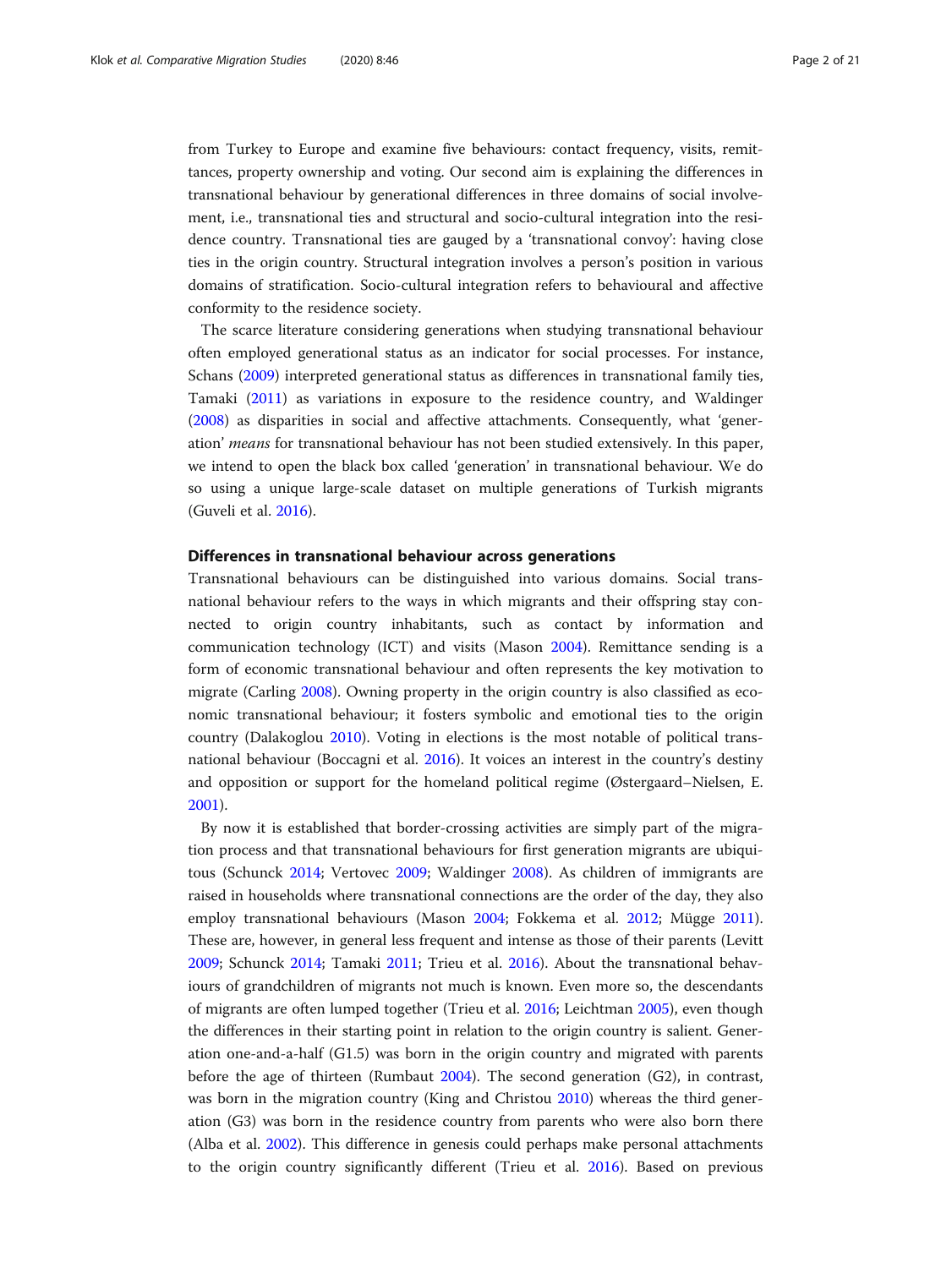comparisons of transnational behaviours between the first and the second generation (Safi [2017](#page-20-0)) we first hypothesise (Hypothesis 1): Transnational behaviour diminishes across generations.

In the following, we describe how generations differ in transnational convoy relationships and structural and socio-cultural integration (Hypotheses 2a, 3a and 4a) and how these factors impact transnational behaviour (Hypotheses 2b, 3b and 4b).

### Connecting to a transnational convoy

Research suggests that generations differ in the importance of transnational relationships for transnational involvement (Safi [2017](#page-20-0)). Where first generation migrants' transnational behaviours would mainly be triggered by transnational relationships (Itzigsohn [2002](#page-19-0)), the second generation's would be more reliant on reception contexts (Espiritu [2003](#page-19-0)). No convincing support for this idea was found in comparative research (Safi [2017](#page-20-0)). Consequently, we do not differentiate in explanations for different generation's transnational behaviour. Instead, a more general rationale is employed for all generations.

In a personal network social support is given and received to enhance wellbeing and sustain relationships. The well-known convoy model of social relations (Kahn and Antonucci [1980](#page-20-0)) was proposed as the structure in which these support exchanges take place. The convoy model is depicted as a set of three concentric circles. Each of these circles represents a different degree of closeness to the focal person, with the first circle conveying people from the social network to whom one is closest, and the third circle with members to whom one is least close. The convoy surrounds a person going through life and is subject to situational changes. Colleagues, for instance, are often only temporarily involved, hence they are situated in the third circle. Other connections in the convoy, like close family members in the first circle, take a sustained form throughout life. International migration implies a major disjuncture of a person's social life. Migrants leave social convoys in departure countries and face the challenge of forming new convoys in residence countries. It is likely that some members of the social convoy in the origin country, especially close ties, remain involved in migrants' lives. This is not only true for first-generation migrants. Scholars observed that children of migrants are socialised into their parents' social networks and lifestyles, spanning countries of residence and origin (Levitt [2009](#page-20-0)). We consider close ties in the origin country that remain involved in migrants' – and their children's – lives the transnational convoy. We explicitly choose to use this term from work on the life course and gerontology because we aim to demarcate a specific portion of the more broadly used 'social network'. We argue that especially close ties are likely to accompany a person throughout large parts of life – if not forever – and are therefore important relationships to maintain, for each generation. We reason that different generations have different transnational convoy sizes.

G1 migrated in adulthood and spent formative and young adulthood years in the origin country. This enabled the development of substantive social networks there, including many close ties. G1.5 dwelled some – although maybe short – times in a country their parents grew up in and leave it in a different social context than those preceding them. Their transnational convoy is presumably smaller, containing fewer close ties in comparison to G1. G2 was raised in their ancestors' residence country and entered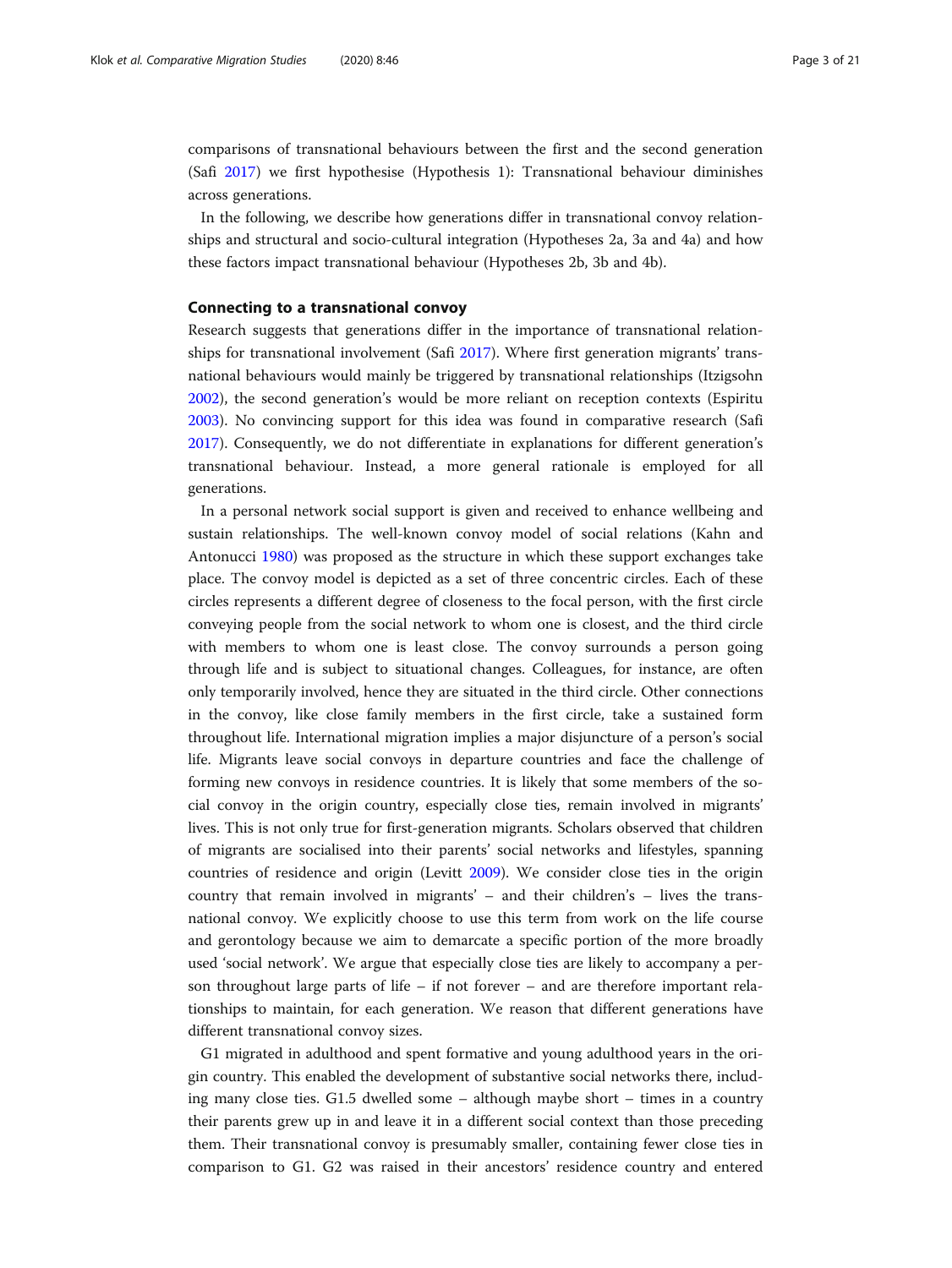social networks in Europe. They never resided in parental origin countries and are likely to possess even fewer close-knit ties there than G1.5 or G1 (Fokkema et al. [2013](#page-19-0)). G3 can hardly be called 'migrant'. G3's social connectedness with the origin country is first and foremost a spinoff from their parents' and grandparents' transnational networks (Levitt and Jaworsky [2007](#page-20-0)), leaving them with an even smaller transnational convoy than their predecessors. Hypothesis 2a reads: Earlier generations have greater transnational convoys than later generations.

In the process of maintaining transnational convoys, migrants and their descendants employ transnational behaviours, as discussed above. Greater transnational convoys require greater investment and thus more transnational behaviour to uphold relationships. Closing the path between generations, transnational convoys and transnational behaviour, Hypothesis 2b is: The greater the transnational convoy, the more transnational behaviour.

# Integration

A second explanation for generational variety in transnational behaviour calls upon integration into the residence country (Safi [2017\)](#page-20-0). We distinguish structural and sociocultural integration. Structural integration pertains to levels of education and labour market positions (Snel et al. [2006](#page-20-0)). Socio-cultural integration encompasses less tangible features, such as language competence (Ersanilli and Koopmans [2010](#page-19-0)), feelings of belonging (Erdal and Oeppen [2013\)](#page-19-0), and informal contact with the majority population (Dagevos [2001](#page-19-0)).

Although not always clearly linearly shaped and notwithstanding discriminatory practices impeding structural integration, research confirms that later generations 'do better' in terms of educational and labour market accomplishments than earlier generations (Algan et al. [2009;](#page-19-0) Crul and Vermeulen [2003\)](#page-19-0). Accordingly, Hypothesis 3a reads: Later generations are more structurally integrated into the residence society than earlier generations.

Research suggests that socioeconomic resources are required to behave transnationally (Carling and Hoelscher [2013;](#page-19-0) Tamaki [2011\)](#page-20-0). For instance, migrants (and their descendants) need money and familiarity with institutional and legal procedures to visit the origin country, remit, vote or own property there. We introduce Hypothesis 3b: The more structural integration into the residence society, the more transnational behaviour.

We expect (Hypothesis 4a) later generations are more socio-culturally integrated into the residence society, as they lived there longer than earlier generations (Rumbaut [2004](#page-20-0)). Indeed, duration of residence is sometimes used as indicator of socio-cultural integration (Waldinger [2008\)](#page-20-0).

Theorising how socio-cultural integration relates to transnational behaviour is a more complicated venture. We depart from the idea that socio-cultural engagements are finite; migrants and their descendants invest in the country to which they feel greater belonging and attachment. Consequently, simultaneous participation in the other country becomes limited (Levitt [2003\)](#page-20-0). Supportive findings show that a longer length of residence and citizenship in the residence country decreases the frequency of contact with origin country-based relatives (Schans [2009](#page-20-0)). Even so, citizenship would reduce voting in home elections, remitting, and visiting (Waldinger [2008\)](#page-20-0). This indicates a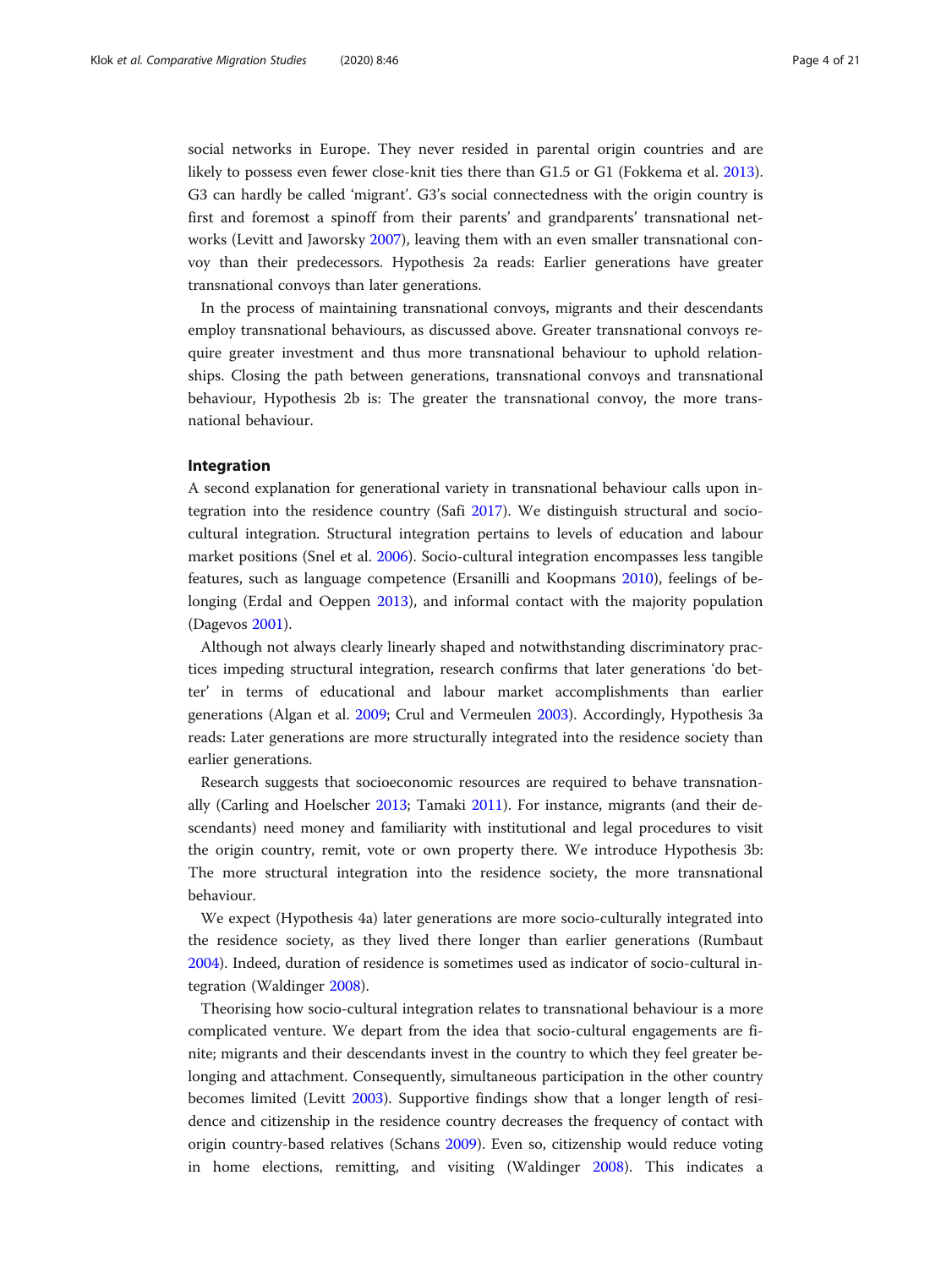straightforward relationship between socio-cultural integration and transnational behaviour: more of one is associated with less of the other. In our view, this relationship is more ambiguous. We suggest that little socio-cultural integration into the residence society may be compensated for in two ways. First, by employing transnational behaviour. Social and cultural embedding is then sought in the *origin* country (Glick Schiller et al. [1992](#page-19-0)). A second strategy is to pursue these in the migrant community and seek comfort from people from the origin country in the residence country (Ehrkamp [2005](#page-19-0)). Integration into one of these social avenues is not static. Migrants and their descendants are likely to combine different socio-cultural strategies at specific times (Levitt and Glick Schiller [2004\)](#page-20-0). However, one of those presented above could become dominant at certain times. Because our aim is to understand generational differences in transnational behaviour and not socio-cultural integration in varying forms, Hypothesis 4b states: The more socio-cultural integration into the residence society, the less transnational behaviour.

Pertaining to Hypotheses 3b and 4b, expecting that integration is related to transnational behaviours: both integration and transnational behaviours are broad, multidimensional concepts in need of conceptual development and clarification (Boccagni [2012](#page-19-0); Scholten [2011](#page-20-0)). We formulated the hypotheses in more overarching ways but do not disregard the possibility that (dimensions of) the mechanisms proposed influence the five transnational behaviours in differing ways and to various extents. In Fig. 1 a conceptual model of the hypotheses is presented.

# Methods

### Sample

Data come from 2000 Families: Migration histories of Turks in Europe (Guveli et al. [2016](#page-19-0)), and were collected from 2010 to 2012. It explores, among other topics, migration processes among Turkish migrant and non-migrant families and their members across four generations. Hundred units (rural villages or urban streets) were randomly sampled using population registers in five migrant sending regions in Turkey (Ganzeboom et al. [2015](#page-19-0)). After arriving at a unit, interviewers knocked on every door in rural areas and followed a skip-one-door rule in urban areas, turned left at the end of the street and right at the end of the next. Migrant families – non-migrant families are not used in the current study – were selected based on having a male ancestor who 1) may be dead or alive; 2) is or would have been between 65 and 90 years old; 3) grew up in the region; 4) moved to Europe between 1960 and 1974; and 5) stayed there. Ancestors and descendants were

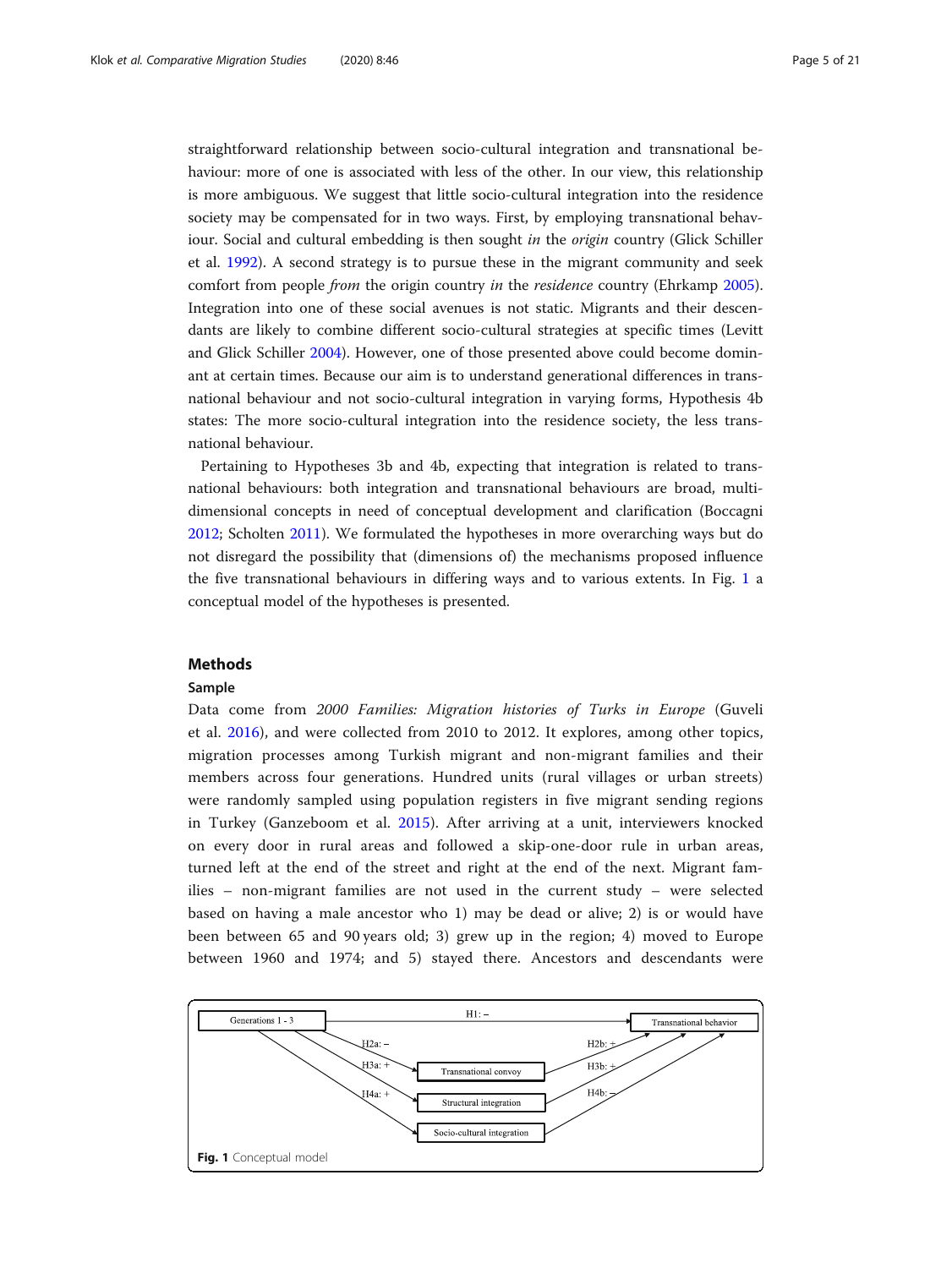traced across Europe. To sample second and third generation members, first names were alphabetically ordered; the first and last were recruited.

We selected respondents who participated in personal interviews (predominantly by telephone) (Fig. 2). As the first wave of labour migrants from Turkey to Europe was almost exclusively male, the 2000 Families Survey sampled only men for the first generation. We consequently selected only men in the subsequent generations. We excluded respondents not living in Europe and those living in two countries (mostly Turkey in addition to a West-European country). The remaining sample contained people from G4, who were excluded.

Two variables offered information on current place of residence. The first ("In which country do you live?") was used to exclude everyone not living in Europe (upper part of Fig. 2). The second contained information on current place of residence and migration history (lower part of Fig. 2). Four subsamples were derived. G1 comprises firstgeneration migrants born in Turkey leaving for Europe after their eighteenth birthday,  $N = 250$ . G1.5 is a subsample of the demographic second generation. G1.5 includes those who were born in Turkey and left the country for Europe before the age of thirteen, presumably along with their parents, and stayed there,  $N = 171$ . G2 consists of those born in Europe, from Turkish migrants, who are still residing in Europe,  $N = 118$ . G3 is composed of the demographic third generation and includes people who were born in Europe and stayed there,  $N = 259$ .  $N = 38$  persons of G3 are children from G1.5 and are, according to migration literature, second generation migrants.  $N = 4$  persons of G3 are children from our sample G2 and are thus 'genuine' third generation migrants; those born in the country of settlement, whose grandparent(s) were born abroad but whose parents were not (Alba et al. [2002\)](#page-19-0). Of the other people in our G3 sample, we do not have information on whether their parents are G1.5 or G2. Table [1](#page-6-0) displays how the (family study) data structure relates to our migration literature inspired sample

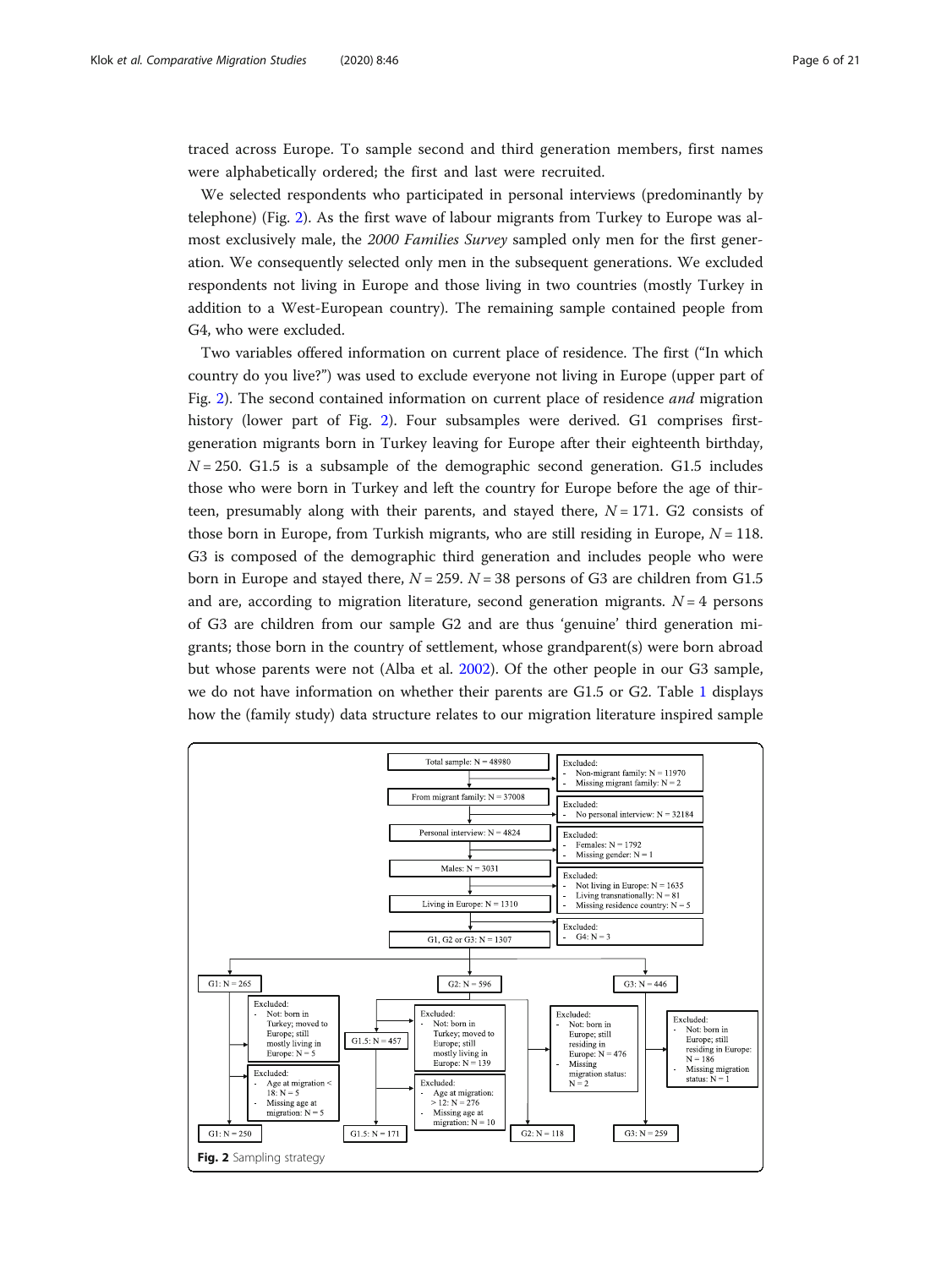|             | Migrant in<br>adulthood | Migrant before<br>age thirteen | Father is migrant; born<br>in Europe | Grandfather is migrant;<br>born in Europe |
|-------------|-------------------------|--------------------------------|--------------------------------------|-------------------------------------------|
| Grandfather | G1                      |                                |                                      |                                           |
| Father      |                         | G1.5                           | G2                                   |                                           |
| Grandson    |                         |                                | G3                                   | G3                                        |

<span id="page-6-0"></span>

|  |  | Table 1 Samples' relation to (data) family structure |  |  |  |
|--|--|------------------------------------------------------|--|--|--|
|--|--|------------------------------------------------------|--|--|--|

composition. Although the data consist of families, our subsamples are not fully related: 61% of the respondents are the only ones from their family participating in our study; 39% have a participating relative. This means that (grand)children of first-generation return- or deceased migrants, who are in the data but not in our G1, can be a part of our G1.5, G2 or G3.

# Measurements

# **Transnational behaviour**

Contact indicated how often one is in contact (by phone, texting, email, internet, letter, or in person) with friends or relatives (excluding parents) living in Turkey. Answers varied between "less than a few times a year or never" (coded 1) and "most days" (5). Visits measured how many times Turkey was visited in the last 5 years. Remittances assessed whether respondents had sent money to Turkey to support family, friends or the local community in the last twelve months. Property evaluated whether one owned a house, business or land (shared or full ownership) in Turkey. Voting assessed whether one had voted in Turkey's national election of June 2011.

We assessed whether *parents* were alive and where they lived. When at least one parent lived in Turkey, we coded 1, otherwise 0. In G1.5 and G2, there were six and nine respondents, respectively, indicating that their parent(s) were living in Turkey and in another country. We coded them 1. Making use of several variables, close people counted the number of close people living in Turkey. One question was formulated: "Let us now talk a bit about the people who are important to you and who you feel close to". Parents, partners and children were supposed to be excluded; other relatives could be included. For the first three mentioned, residence country was asked. We coded three close members in Turkey as two because of a low frequency.

Level of education, i.e., from "primary drop out" (1) to "higher tertiary" (10), and having a paid job assessed migrants' structural position in society. Another variable indicated whether one owned *property in the residence country* (a house, business or land; shared or full ownership).

We used residence country language proficiency with response options varying from "not very well or not at all" (1) to "very well" (3). "How closely do you feel connected with [country] nationals?" with answers ranging from "not at all" (1) to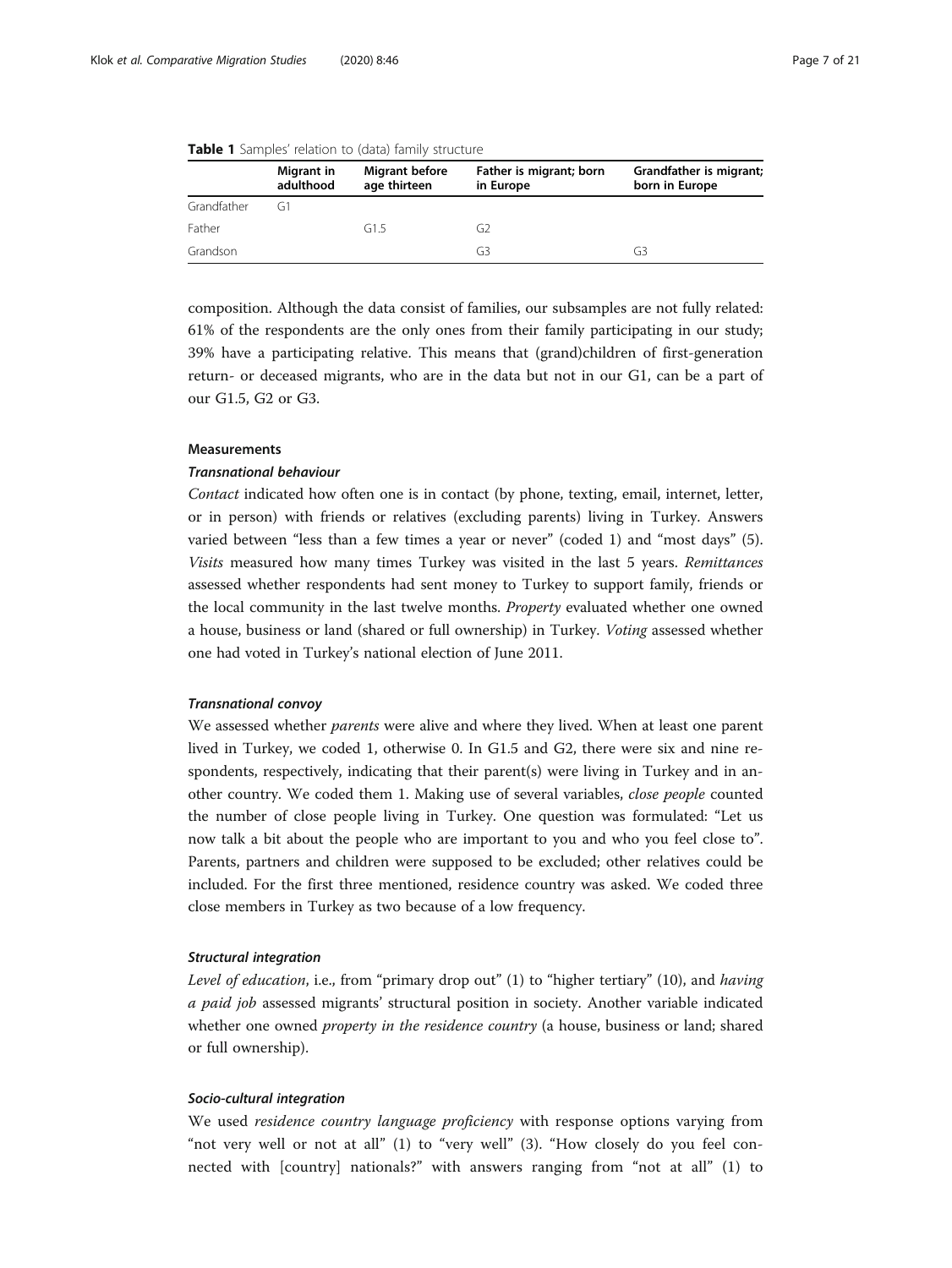"entirely connected" (5) was gauged in connectivity with residence country nationals. We captured religious attendance to account for integration into the migrant community in the residence country (Ehrkamp [2005\)](#page-19-0). Answers varied between "never" (1) and "every day" (6). We further considered having a Turkish partner (Fokkema and De Haas [2015\)](#page-19-0).

# **Control variables**

Poor health limits the ability to behave transnationally (Bolzman [2013\)](#page-19-0). Self-rated health varied between "poor" (1) and "excellent" (5). We also controlled for age. Residence country shows where respondents live in Europe. Residence countries that were home to less than 10% of the total sample were grouped into 'other countries' consisting of Austria, Denmark, Italy, Sweden and Switzerland.

# Procedure

Depending on measurement levels, we used ANOVA, Kruskal Wallis and Chi<sup>2</sup> tests to evaluate generational differences in transnational behaviour, transnational convoy and integration. We thereby tested Hypotheses 1, 2a, 3a and 4a. When the overall test showed significant results, we analysed which generations differed from each other using Bonferroni, Mann-Whitney U and Chi<sup>2</sup> tests. We do not control for socio-demographic factors (such as age and socio-economic status) here. Lifecourse effects in a generational comparison such as employed here cannot be controlled for, as socio-demographic factors are at the heart of what constitutes the different generations. The five dependent variables (contact frequency, visiting, remitting, property ownership and voting) revealed low correlations (Pearson or Spearman  $r \le 0.25$ ). Consequently, we analysed them separately. We used multiple imputations to handle the missing data (Table [2\)](#page-8-0), for which we included the dependent variables used in the regression analyses (Von Hippel [2007](#page-20-0)), with twenty iterations. Descriptive statistics and differences between generations did not differ much before and after imputation (results not shown).

To test Hypotheses 2b, 3b and 4b we employed linear, and binomial and ordinal logistic regression analyses of four (non-imputed) indicators of transnational behaviour. In G2 and G3, very few people voted in Turkey's national election, causing insufficient variance for the statistical analyses to produce any meaningful estimates. Hence, we left out regression analysis for voting. We used imputed independent variables. Model 1 shows how subsequent generations differ from G1, controlled for self-rated health, age and country of residence. Model 2 tests whether indicators of the transnational convoy, structural and socio-cultural integration can be held accountable for the generational differences in transnational behaviour. (In the [supplementary material](#page-18-0) we additionally present the findings of bivariate regressions with only one explanatory concept). Dummy variables were used for generations. Age was centred per generation to prevent collinearity with the generation variables. Model fitting indices were generated for each of the twenty imputed datasets. Models were compared by the F-change statistic or by testing whether deviance in the − 2 log likelihood was significantly reduced. Multicollinearity testing did not reveal problems.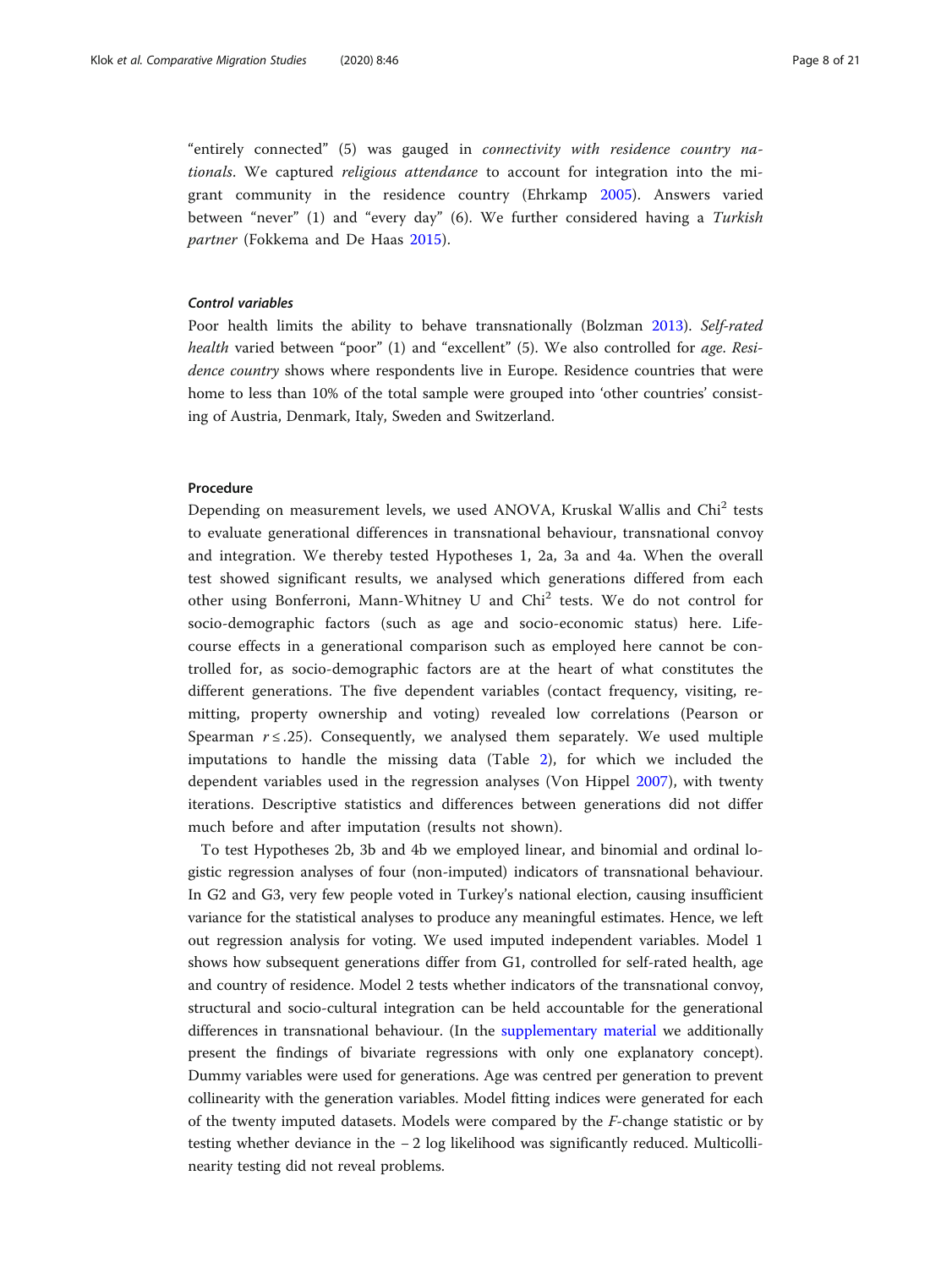# <span id="page-8-0"></span>Results

Table 2 presents descriptive statistics of all (non-imputed) variables used in the analyses. Table [3](#page-9-0) shows whether generations' average scores on these variables differ significantly. Frequency of transnational contact averages between 3.4 and 3.6 across the generations, i.e., between 'once a month' and 'once a week'; the differences are non-significant. G1, on average, visits Turkey about once a year. The average number of visits (displayed per 5 years) decreases across generations. Regarding remittances, only G3 substantially deviates; where on average, approximately half of all respondents among earlier generations remit, for G3 this is only a third. Owning property in Turkey shows a downward pattern across generations, from 90% of G1 to a third of G3 respondents. In voting, only G1 is markedly represented: 43% voted. We find partial support for Hypothesis 1: Transnational behaviour is diminishing from first to third generation for four transnational behaviours, though not always in a linearly decreasing form.

|                                                          | $G1 N = 250$ |      |               |            | $G1.5 N = 171$ |               | $G2 N = 118$ |           |               | $G3 N = 259$ |           |          |
|----------------------------------------------------------|--------------|------|---------------|------------|----------------|---------------|--------------|-----------|---------------|--------------|-----------|----------|
|                                                          | M/% SD       |      | N             | M/% SD     |                | N             | $M/\%$       | <b>SD</b> | N             | $M/\%$       | <b>SD</b> | N        |
| Transnational behaviour                                  |              |      |               |            |                |               |              |           |               |              |           |          |
| Contact $(1-5)$                                          | 3.61         | 1.16 | 236           | 3.49       | 1.26           | 170           | 3.39         | 1.33      | 116           | 3.41         | 1.26      | 256      |
| Visits (per five years) (0-30)                           | 5.53         | 2.43 |               | 243 4.66   | 3.06           |               | 170 4.30     | 2.84      |               | 114 3.85     | 2.54      | 253      |
| Remittances (0-1)                                        | 0.53         | 0.50 |               | 236 0.55   | 0.50           | 167 0.51      |              | 0.50      |               | 118 0.28     | 0.45      | 253      |
| Property (0-1)                                           | 0.91         | 0.28 |               | 234 0.63   | 0.49           | 161 0.41      |              | 0.50      | 109 0.33      |              |           | 0.47 248 |
| Voting $(0-1)$                                           | 0.43         | 0.50 | 221           | 0.08       | 0.27           | 161           | 0.03         | 0.16      | 114 0.02      |              | 0.16      | 241      |
| Transnational convoy                                     |              |      |               |            |                |               |              |           |               |              |           |          |
| Parents in Turkey (0-1)                                  | 0.06         | 0.24 | 248           | 0.35       | 0.48           |               | 167 0.26     | 0.44      | 114           | 0.04         | 0.19      | -256     |
| Close people in Turkey (0-2)                             | 0.63         | 0.71 |               | 175 0.37   | 0.63           | 138 0.23      |              | 0.51 97   |               | 0.20         |           | 0.49 215 |
| Structural integration                                   |              |      |               |            |                |               |              |           |               |              |           |          |
| Level of education (1-10)                                | 2.17         | 1.21 |               | 220 5.45   | 2.15           |               | 163 6.44     | 1.78      | 115 6.83      |              | 1.47      | 241      |
| Having a paid job $(0-1)$                                | 0.06         | 0.25 |               | 247 0.86   | 0.35           | 168           | 0.85         | 0.36      | 117           | 0.57         | 0.50      | 253      |
| Property in residence country (0-1)                      | 0.47         |      | 0.50 216 0.69 |            |                | 0.47 154 0.50 |              |           | 0.50 107 0.36 |              |           | 0.48 236 |
| Socio-cultural integration                               |              |      |               |            |                |               |              |           |               |              |           |          |
| Residence country language<br>proficiency (1-3)          | 1.56         | 0.61 |               | 220 2.32   | 0.55           | 155 2.41      |              | 0.60      | 111 2.45      |              | 0.53 233  |          |
| Connectivity with residence country<br>nationals $(1-5)$ | 2.68         | 1.16 | 239           | 2.86       | 1.00           |               | 170 3.07     | 1.06      | 117 3.23      |              | 0.96 254  |          |
| Religious attendance (1-6)                               | 5.09         | 1.35 | 248           | 4.05       | 1.34           | 167           | 3.97         | 1.36      | 117           | 4.04         | 1.32      | 254      |
| Turkish partner (0-1)                                    | 0.92         | 0.28 | 241           | 0.88       | 0.32           |               | 165 0.70     | 0.46      | 115 0.27      |              | 0.45      | 242      |
| Control variables                                        |              |      |               |            |                |               |              |           |               |              |           |          |
| Self-rated health (1-5)                                  | 2.74         | 0.98 | 248           | 3.29       | 0.94           | 171           | 3.47         | 0.94      | 118           | 3.66         | 0.77      | 257      |
| Age (18-90)                                              | 70.73        | 5.48 | 250           | 42.12 5.80 |                | 171           | 32.61        | 4.78      | 118           | 23.24 4.23   |           | 259      |
| Residence countries                                      |              |      | 250           |            |                | 171           |              |           | 118           |              |           | 259      |
| Germany                                                  | 0.32         |      |               | 0.35       |                |               | 0.31         |           |               | 0.38         |           |          |
| Belgium                                                  | 0.25         |      |               | 0.28       |                |               | 0.33         |           |               | 0.23         |           |          |
| France                                                   | 0.16         |      |               | 0.12       |                |               | 0.15         |           |               | 0.09         |           |          |
| Netherlands                                              | 0.13         |      |               | 0.08       |                |               | 0.12         |           |               | 0.13         |           |          |
| Other countries                                          | 0.13         |      |               | 0.18       |                |               | 0.09         |           |               | 0.18         |           |          |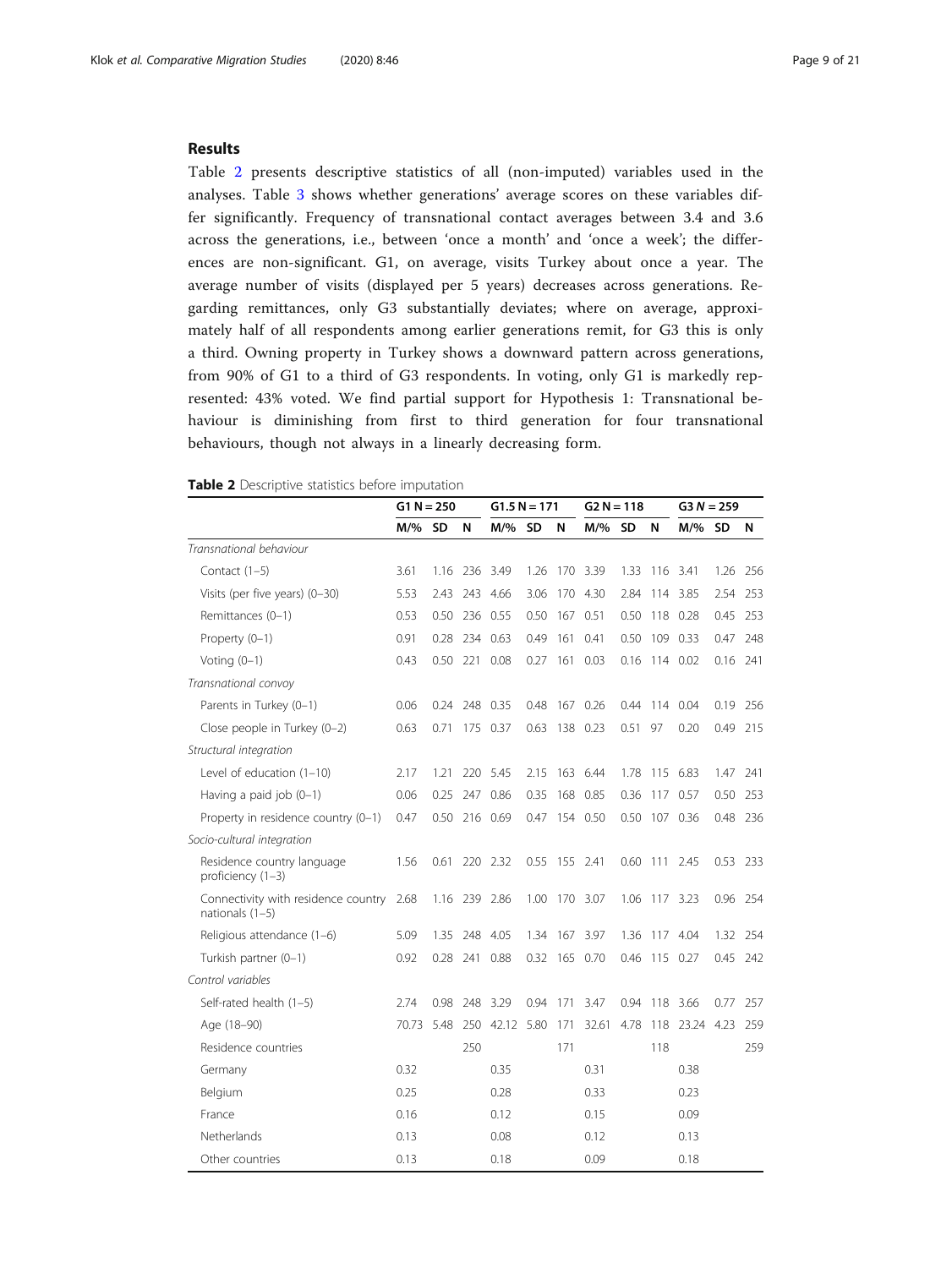<span id="page-9-0"></span>

| Table 3 Differences between generations before imputation |  |  |  |
|-----------------------------------------------------------|--|--|--|
|-----------------------------------------------------------|--|--|--|

|                                                     | G1 vs.<br>G1.5 | G1 vs.<br>G2 | G1 vs.<br>G <sub>3</sub> | $G1.5$ vs.<br>G <sub>2</sub> | G1.5 vs.<br>G <sub>3</sub> | G <sub>2</sub> vs.<br>G <sub>3</sub> |
|-----------------------------------------------------|----------------|--------------|--------------------------|------------------------------|----------------------------|--------------------------------------|
| Transnational behaviour                             |                |              |                          |                              |                            |                                      |
| Contact $(1-5)$                                     |                |              |                          |                              |                            |                                      |
| Visits (per 5 years) (0-30)                         | $***$          | $***$        | $***$                    |                              | ∗                          |                                      |
| Remittances (0-1)                                   |                |              | $***$                    |                              | ***                        | ***                                  |
| Property (0-1)                                      | $***$          | $***$        | $***$                    | $**$                         | ***                        |                                      |
| Voting $(0-1)$                                      | $***$          | $***$        | $***$                    |                              | ⋇                          |                                      |
| Transnational convoy                                |                |              |                          |                              |                            |                                      |
| Parents in Turkey (0-1)                             | $***$          | $***$        |                          |                              | ***                        | ***                                  |
| Close people in Turkey (0-2)                        | $***$          | $***$        | $***$                    |                              | $***$                      |                                      |
| Structural integration                              |                |              |                          |                              |                            |                                      |
| Level of education $(1-10)$                         | $***$          | $***$        | $***$                    | $***$                        | $***$                      |                                      |
| Having a paid job $(0-1)$                           | $***$          | $***$        | $***$                    |                              | ***                        | ***                                  |
| Property in residence country (0-1)                 | $***$          |              | ∗                        | $**$                         | ***                        | ∗                                    |
| Socio-cultural integration                          |                |              |                          |                              |                            |                                      |
| Residence country language proficiency (1-3)        | $***$          | $***$        | $***$                    |                              | ∗                          |                                      |
| Connectivity with residence country nationals (1-5) |                | $**$         | $***$                    |                              | ***                        |                                      |
| Religious attendance (1-6)                          | $***$          | $***$        | $***$                    |                              |                            |                                      |
| Turkish partner (0-1)                               |                | $***$        | $***$                    | $***$                        | ***                        | ***                                  |
| Control variables                                   |                |              |                          |                              |                            |                                      |
| Self-rated health (1-5)                             | $***$          | $***$        | $***$                    |                              | ***                        | ∗                                    |
| Age (18-90)                                         | $***$          | $***$        | $***$                    | $***$                        | ***                        | ***                                  |
| Residence countries                                 |                |              |                          |                              |                            | ∗                                    |

 $**p* < .05.$   $***p* < .01.$   $***p* < .001$ 

As G1 has a mean age of almost 71, it is not surprising that only few people have a parent living in Turkey. Among G1.5 and G2, approximately one-third of the respondents have a parent in Turkey. In G3, hardly anyone reported having a parent in Turkey. There are few respondents having close people in Turkey. G1 has the most with a mean of .6 (scaling is  $0-2$ ) persons. For G1.5, this is .4, and for G2 and G3, this is .2. We find partial support for Hypothesis 2a: Earlier generations have greater transnational convoys than later generations.

For structural integration, we observe an ascending pattern for educational level across generations. Unsurprisingly, G1 is often not employed. G3's lack of employment is explained by many people who are still in education. In G1.5 and G2, approximately 85% have a paid job. We observe a descending configuration for property ownership in the residence country, with G1.5 most often owning property and G1 being similar to G2. Partial support is found for Hypothesis 3a: Later generations are more structurally integrated into the residence society than earlier generations.

Among socio-cultural indicators, residence country language proficiency improves along generations, with G1 averaging between "not very well or not at all" and "well" and G1.5 to G3 all averaging between "well" and "very well". The later the generation, the more connectivity with residence country nationals is experienced, although all generations cluster around "somewhat connected" (extremes being  $M = 2.7$  for G1 and  $M = 3.2$  for G3). Religious attendance decreases across generations, but again, G1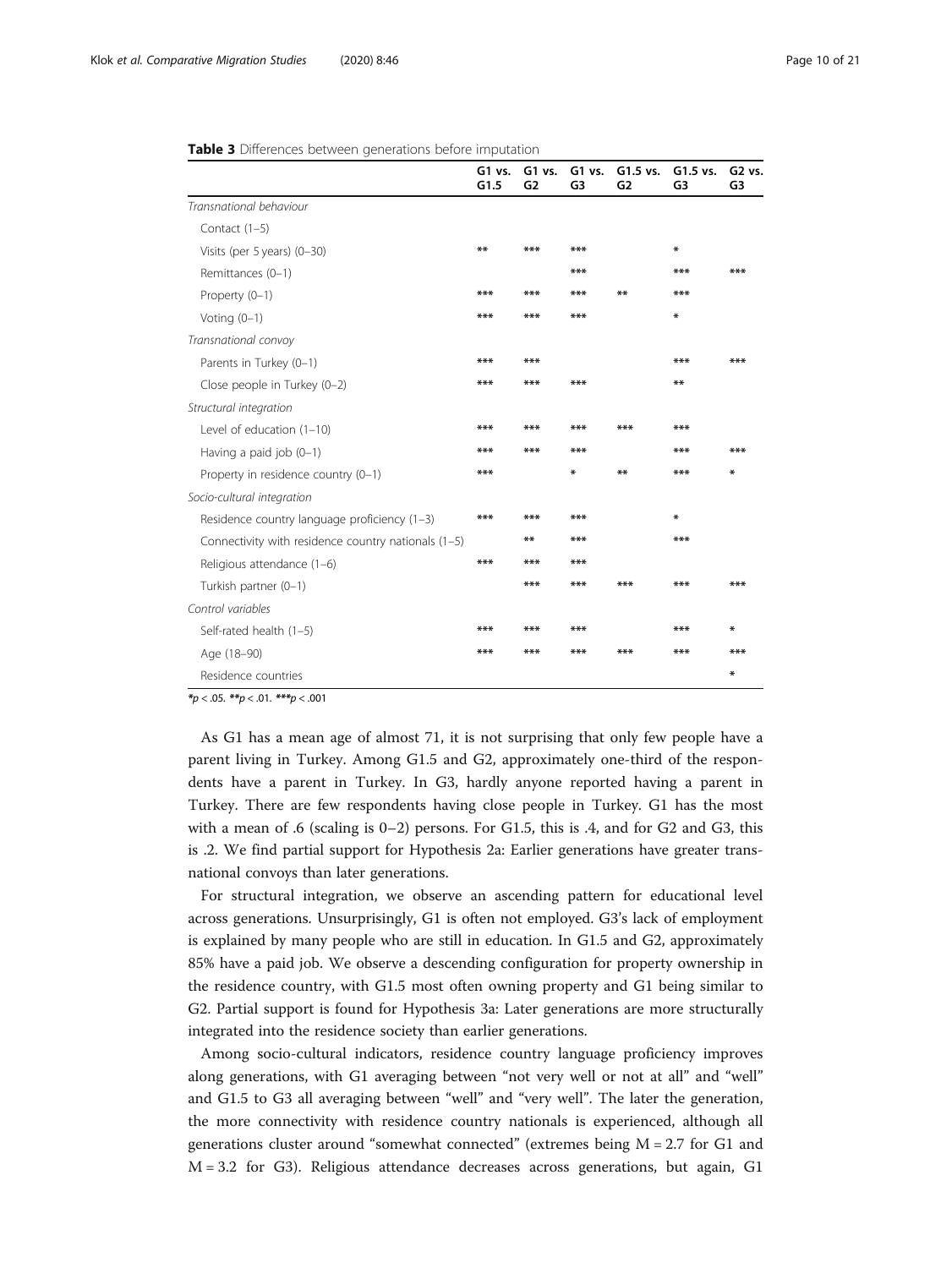significantly deviates (on average going weekly) from the other generations (on average going monthly), while the rest show no differences. Although the number of people who report having a partner whose origins lie in Turkey decreases across generations, the percentages of Turkish partnerships are consistently high across generations. With a mean age of 23 in G3, it is not surprising that their number of (Turkish) partners is substantially lower. Although not always showing an evenly descending pattern, we found support for Hypothesis 4a: Later generations are more socio-culturally integrated into the residence society than earlier generations.

Regarding control variables, obviously later (and younger) generations report being healthier than earlier generations. Age varies greatly: G1 is on average 71 years old and G3 23. Main residence country is Germany, followed by Belgium, France and the Netherlands. Only G2 and G3 differ in the composition of residence countries. This difference is mainly found in the extent to which they live in Belgium and in 'other countries': G3 more often lives in Sweden in comparison to G2, the difference being five percentage points.

Table [4](#page-11-0) presents results from regression analyses of transnational behaviour. In Model 1, only generations and control variables are incorporated. Model 2 includes all variables. Generations did not differ in contact frequency with friends and family in Turkey, meaning that we cannot explain differences in transnational behaviour between them. We observe that transnational convoy, nor structural integration is related to transnational contact frequency. One indicator of socio-cultural integration is significant (Hypothesis 3b): religious attendance  $(B = .15)$ . Those attending every day are 17 percentage points more likely to have contact on most days, in comparison to those who never go. People who live in 'other' countries are less likely to have transnational contact in comparison to those living in Germany  $(B = .41)$ , though in practice the difference between them is less than one percentage point, for all categories of contact frequency. Testing with other reference countries produces similar associations (results not shown). (Table S[1](#page-18-0) in the Supplementary Material further reveals that when controlled for structural integration only (Model 3), differences between G2 and G3 on the one side and G1 on the other, are reinforced and become significant.) The − 2 log likelihood of Model 1 is not reduced in Model 2. Variation in the transnational convoy and integration are consequently not enlarging our comprehension of contact frequency, even despite individual variables yielding significant effects.

Generations differ on all other transnational behaviours, and support was found for later generations having smaller transnational convoys (Hypothesis 2a, partially) and being more structurally (Hypothesis 3a, partially) and socio-culturally (Hypothesis 4a) integrated. We can thus test whether generational differences in transnational behaviour can be understood by means of our explanatory framework.

For visiting Turkey, contrary to Hypothesis 2b, the transnational convoy is not meaningful. Two indicators of structural and one of socio-cultural integration play a role in understanding visiting. Having a paid job  $(B = .53)$  and owning property in the residence country  $(B = .53)$  are associated with more visits (Hypothesis 3b). A stronger connection to residence country nationals relates to fewer visits to the origin country  $(B = -0.24)$  (Hypothesis 4b). Controlled for measures of integration (and transnational convoy), those living in France  $(B = .89)$  and in 'other' countries (B = .61) visit more in comparison to those in Germany. Changing reference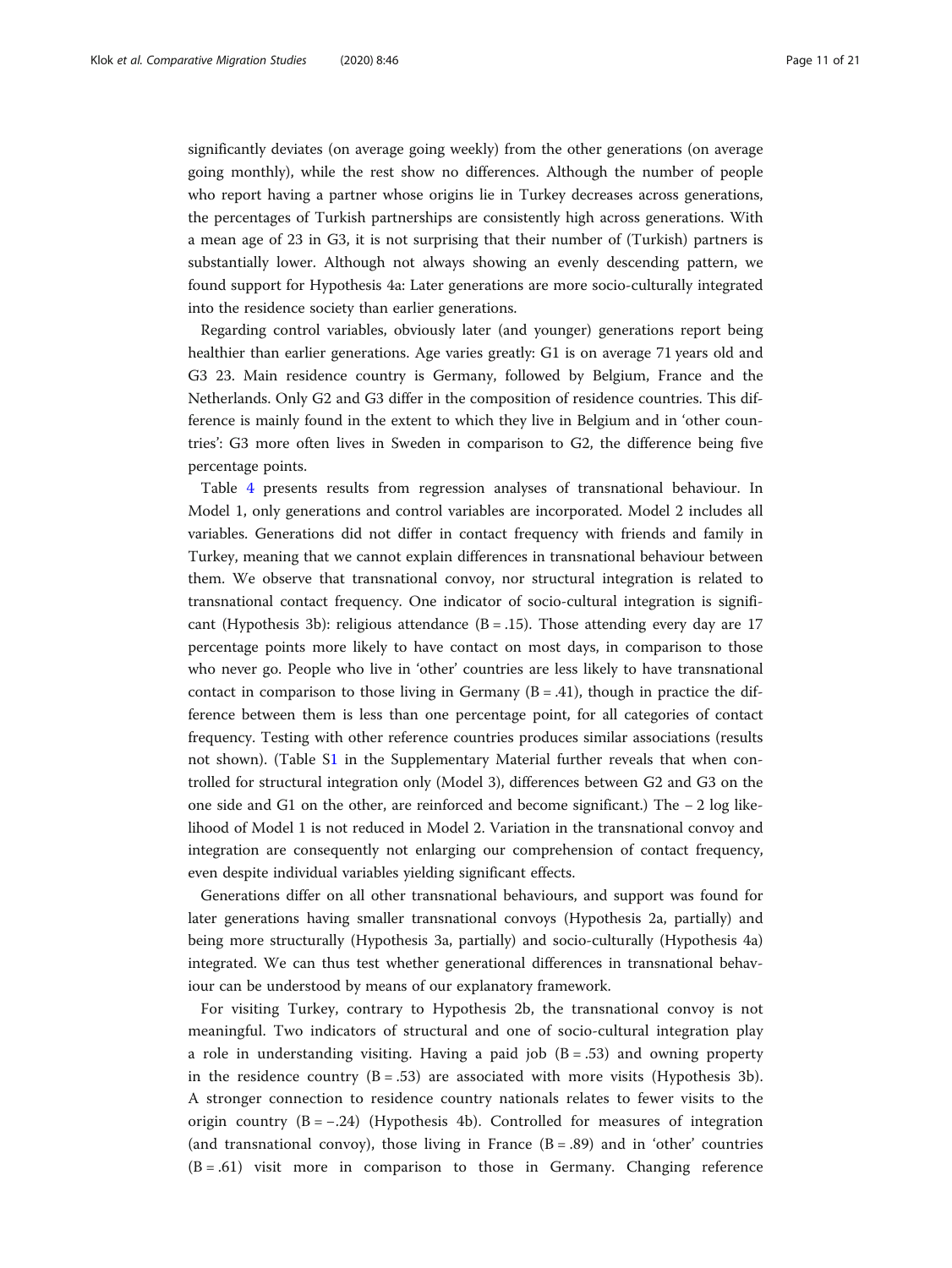<span id="page-11-0"></span>

| - CONSIGNMENT CONSIGNMENT OF TOWN IN THE INTERNATIONAL |                                                 |     |                |     |              | Visits (per 5 years) |                       |        |              | Remittances (0-1) |                               |            | Property (0-1)        |       |              |                      |
|--------------------------------------------------------|-------------------------------------------------|-----|----------------|-----|--------------|----------------------|-----------------------|--------|--------------|-------------------|-------------------------------|------------|-----------------------|-------|--------------|----------------------|
|                                                        | $Contact (1-5)$                                 |     |                |     | $N = 780$    |                      |                       |        | $N = 774$    |                   |                               |            | $N = 752$             |       |              |                      |
|                                                        | $\frac{N=778}{\frac{\text{Model 1}}{\text{B}}}$ |     | Model 2        |     | Model 1      |                      | <b>Model</b>          | Z      | Model        |                   | $\mathbf{\tilde{c}}$<br>Model |            | Model                 |       | Model:       | $\mathbf{\tilde{c}}$ |
|                                                        |                                                 |     | $\mathbf{a}$   |     | $\mathbf{a}$ |                      | $\boldsymbol{\omega}$ |        | $\mathbf{a}$ |                   | $\mathbf{a}$                  |            | $\boldsymbol{\omega}$ |       | $\mathbf{a}$ |                      |
| Constant                                               |                                                 |     |                |     | 4.59         | ***                  | 437                   | ***    | 0.03         |                   | $-1.60$                       | $\ast$     | 2.36                  | ***   | 1.18         |                      |
| Cutpoint 1                                             | 54<br>$\gamma$                                  | *** | $-1.67$        | ∗   |              |                      |                       |        |              |                   |                               |            |                       |       |              |                      |
| Cutpoint 2                                             | 36<br>ī                                         | *** | $-0.46$        |     |              |                      |                       |        |              |                   |                               |            |                       |       |              |                      |
| Cutpoint 3                                             | $-0.20$                                         |     | 0.73           |     |              |                      |                       |        |              |                   |                               |            |                       |       |              |                      |
| Cutpoint 4                                             | 0.97                                            | *** | $\overline{6}$ | *** |              |                      |                       |        |              |                   |                               |            |                       |       |              |                      |
| $G1.5$ (vs $G1$ )                                      | $-0.15$                                         |     | 0.02           |     | $-0.97$      | $***$                | $-1.80$               | $***$  | 0.14         |                   | $-0.10$                       |            | $-1.88$               | ***   | $-2.24$      | $***$                |
| $G2$ (vs. $G1)$                                        | $-0.31$                                         |     | $-0.10$        |     | $-1.38$      | $***$                | $-2.15$               | $***$  | $-0.03$      |                   | $-9.11$                       |            | $-2.71$               | $***$ | $-2.86$      | ***                  |
| G3 (vs. G1)                                            | $-0.32$                                         |     | $-0.03$        |     | $-1.81$      | ***                  | $-2.36$               | ***    | $-0.93$      | $***$             | $-0.83$                       | *          | $-3.11$               | ***   | $-3.21$      | $***$                |
| Transnational convoy                                   |                                                 |     |                |     |              |                      |                       |        |              |                   |                               |            |                       |       |              |                      |
| Parents in Turkey (0-1)                                |                                                 |     | $-0.22$        |     |              |                      | $-0.09$               |        |              |                   | $-0.36$                       |            |                       |       | $-0.06$      |                      |
| Close people in Turkey (0-2)                           |                                                 |     | 0.21           |     |              |                      | 0.09                  |        |              |                   | 0.06                          |            |                       |       | 0.23         |                      |
| Structural integration                                 |                                                 |     |                |     |              |                      |                       |        |              |                   |                               |            |                       |       |              |                      |
| Level of education (1-10)                              |                                                 |     | 0.06           |     |              |                      | 0.09                  |        |              |                   | 0.06                          |            |                       |       | 0.03         |                      |
| Having a paid job (0-1)                                |                                                 |     | 0.07           |     |              |                      | 0.53                  | $\ast$ |              |                   | 0.46                          |            |                       |       | $-0.47$      |                      |
| Property in residence country (0-1)                    |                                                 |     | 0.05           |     |              |                      | 0.53                  | *      |              |                   | 0.56                          | $\ddot{*}$ |                       |       | 1.70         | ***                  |
| Socio-cultural integration                             |                                                 |     |                |     |              |                      |                       |        |              |                   |                               |            |                       |       |              |                      |
| Residence country language proficiency (1-3)           |                                                 |     | $-0.25$        |     |              |                      | 0.21                  |        |              |                   | $-0.01$                       |            |                       |       | 0.17         |                      |
| Connectivity with residence country nationals (1-5)    |                                                 |     | 0.00           |     |              |                      | $-0.24$               | *      |              |                   | $-0.09$                       |            |                       |       | 0.08         |                      |
| Religious attendance (1-6)                             |                                                 |     | 0.15           | $*$ |              |                      | 0.05                  |        |              |                   | 0.26                          | $***$      |                       |       | 0.03         |                      |
| Turkish partner (0-1)                                  |                                                 |     | 0.29           |     |              |                      | 0.03                  |        |              |                   | 0.40                          |            |                       |       | 0.12         |                      |
| Control variables                                      |                                                 |     |                |     |              |                      |                       |        |              |                   |                               |            |                       |       |              |                      |

Table 4 Regression of transnational behaviours **Table 4** Regression of transnational behaviours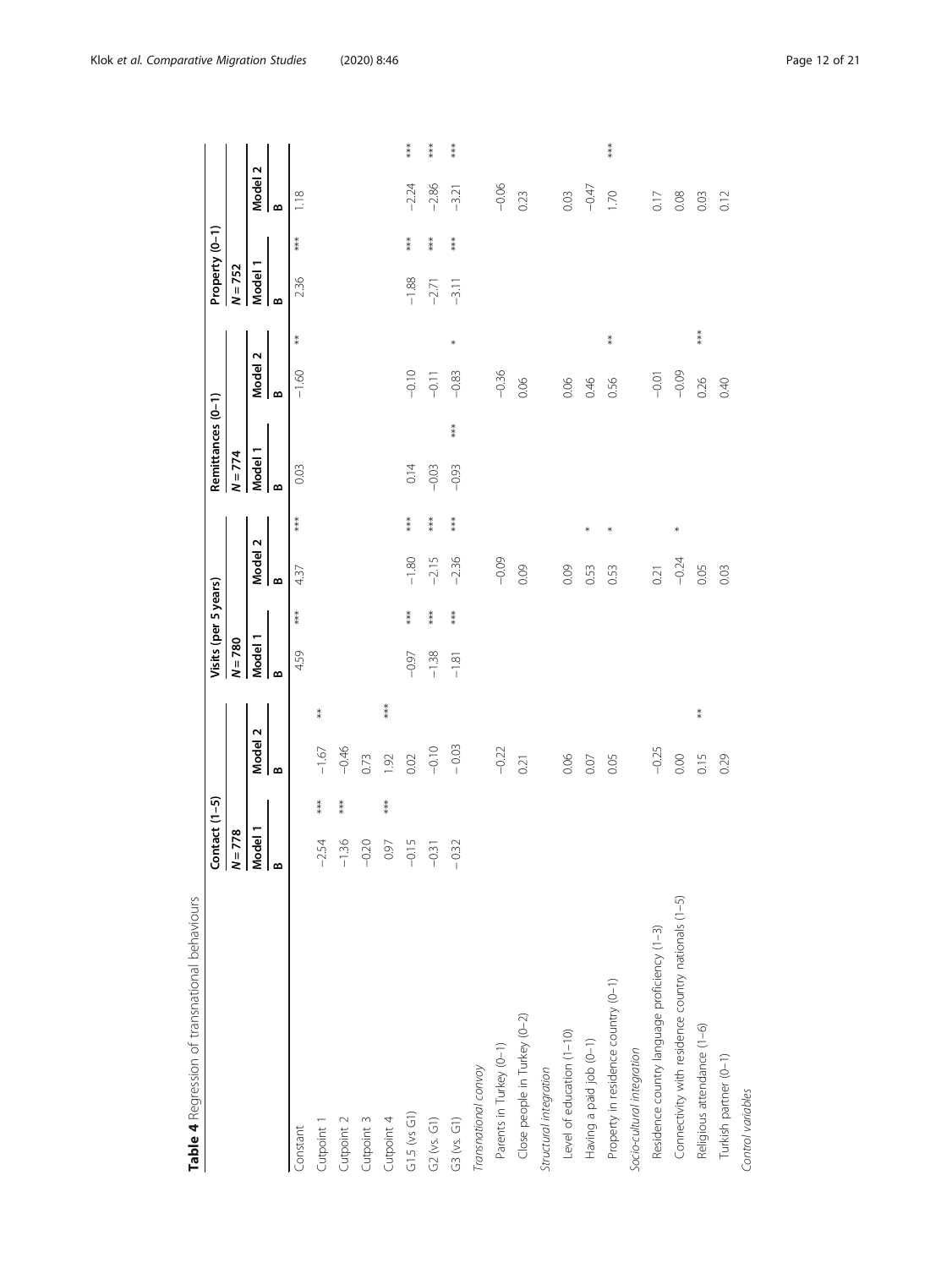|                                               | Contact $(1-5)$                            |         | lisits (per 5 years) |    |         |            | Remittances (0-1) |         | roperty (0-1) |     |         |       |
|-----------------------------------------------|--------------------------------------------|---------|----------------------|----|---------|------------|-------------------|---------|---------------|-----|---------|-------|
|                                               | 778<br>$\vert \frac{1}{2}$                 |         | $N = 780$            |    |         |            | $N = 774$         |         | $N = 752$     |     |         |       |
|                                               | .<br>मु<br>$\overline{\phantom{a}}$<br>ક્ર | Model 2 | Model 1              |    | Model 2 |            | Model 1           | Model 2 | Aodel 1       |     | Model 2 |       |
|                                               | ≃                                          |         |                      |    |         |            |                   |         |               |     |         |       |
| Self-rated health (1-5)                       | 0.07                                       | 0.08    | 0.19                 |    | 0.14    |            | $-0.09$           | $-0.14$ | $-0.07$       |     | $-0.09$ |       |
| Age (18-90)                                   | $-0.01$                                    | $-0.02$ | 0.04                 |    | 0.03    |            | 0.01              | 0.00    | 0.01          |     | 0.01    |       |
| Belgium (vs. Germany)                         | q                                          | $-0.31$ | 0.57                 |    | 0.40    |            | 0.67              | 0.43    | 0.43          |     | $-0.08$ |       |
| France (vs. Germany)                          |                                            | 0.03    | $\frac{10}{2}$       | ≸  | 0.89    | $\ddot{*}$ | 0.56              | 0.40    | 0.16          |     | 0.02    |       |
| Netherlands (vs. Germany)                     | q                                          | $-0.32$ | $\frac{4}{5}$        |    | $-0.01$ |            | 0.08              | $-0.02$ | $-0.09$       |     | $-0.34$ |       |
| Other countries (vs. Germany)                 |                                            | $-0.41$ | 0.78                 | ** | 0.61    |            | 0.46              | 0.33    | 0.97          | *** | 0.87    | $* *$ |
| <b>PUU / wikikiki PU / wikiki JU / wikiki</b> |                                            |         |                      |    |         |            |                   |         |               |     |         |       |

Table 4 Regression of transnational behaviours (Continued) **Table 4** Regression of transnational behaviours (Continued)

 $100 > d_{\ast}$  $*p < 0.05$ .  $*p < 0.1$ .  $*^{**}p < 0.01$  $_{**}$  10. >  $d_*$ \* $p < 0.95$ .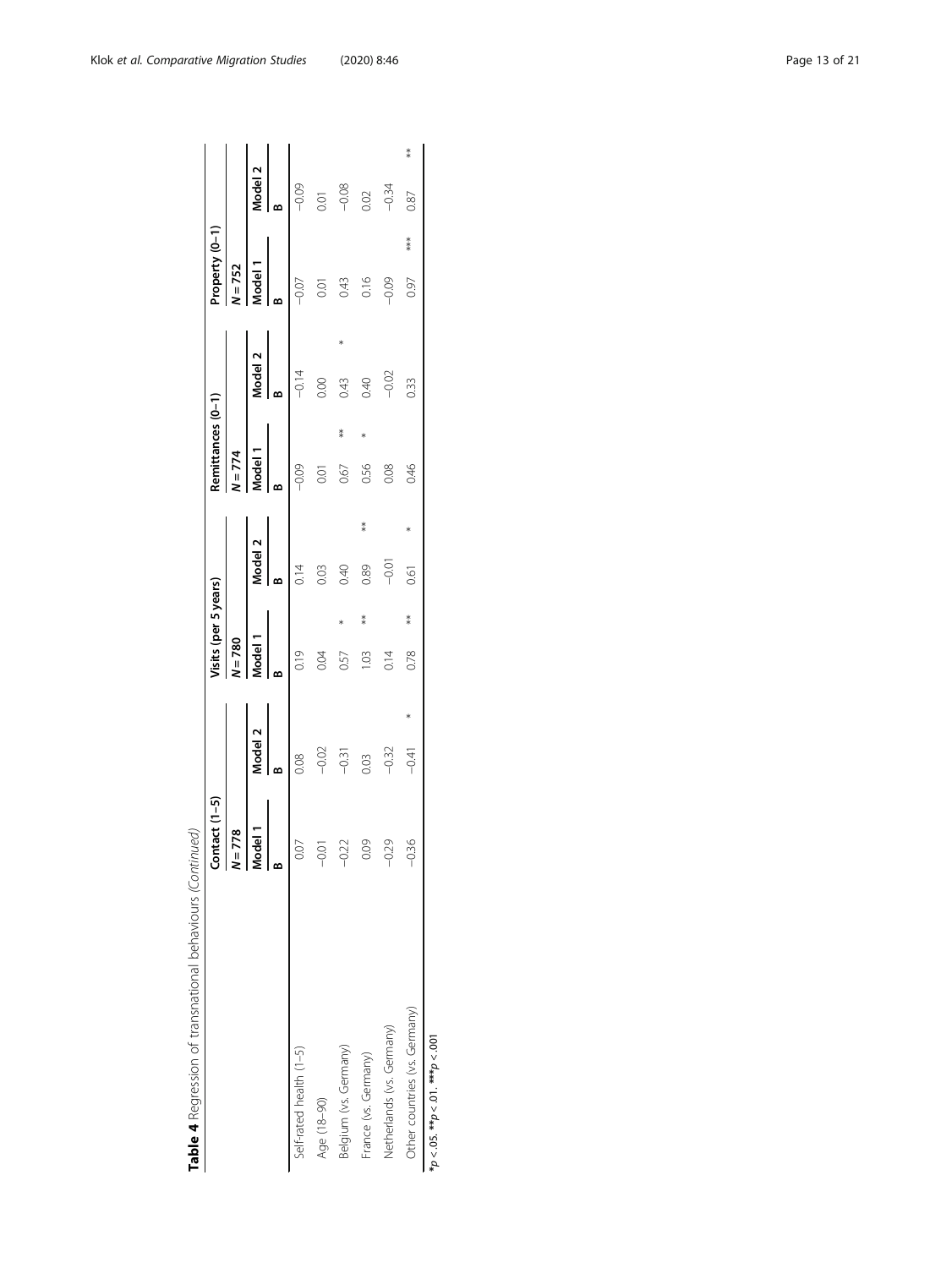countries additionally reveal that Turkish men living in the Netherlands more often travel back to the origin country than those in France  $(B = .87; p = < .05)$ . The independent variables add to the differences between the first generation and subsequent generations instead of explaining them. Further analyses with alternating reference categories (results not shown in Table [3\)](#page-9-0) reveal that the difference between G1.5 and G3 can be explained by having a paid job and a feeling of connectivity with residence country nationals (Model 1: B for G1.5 vs. G3 = .84  $p = .002$ ; Model 2: B = .56  $p = .092$ ). *F*-change was significant in all twenty imputed datasets;  $p < .05$ .

While the transnational convoy is not relevant (Hypothesis 2b), both structural and socio-cultural indicators of integration are important for understanding remitting. Those owning property in the residence country are 21 percentage points more likely to remit than those who do not  $(B = .56)$  (Hypothesis 3b). (As with contact frequency, Table S[3](#page-18-0) in the Supplementary Material shows that controlled for only structural integration (Model 3), differences between some generations become more pronounced (G1.5 and G2 vs. G1). Also, having a paid job is a significant contributor to understanding remittance sending in that model). More religious attendance is associated with the likelihood of remitting  $(B = .26)$ . Those attending everyday are thirty percentage points more likely to remit than those never attending (Hypothesis 4b). (Having a Turkish partner significantly adds to explaining remittances when controlled for socio-cultural integration only in Table [S3](#page-18-0). Furthermore, it abrogates the difference between G1 and G3. Combining the findings in the [Supplementary Material](#page-18-0) regarding having a paid job and having a Turkish partner with Model 2 of Table [4](#page-11-0), perhaps suggests that having a Turkish partner improves the financial situation, which, in turn, impacts remittance sending). Belgian residents are more likely to remit than German residents; a change in reference categories does not result in different findings. Regarding the difference in remitting between the generations; Model 2 shows a change in log-odds compared to Model 1. However, converted into percentages, no difference is noticeable. Additional analyses with alternating reference categories yield similar results. Model 1 and the extension to Model 2 increase our understanding of remittance behaviour in all twenty imputed datasets ( $p < .001$ ).

For transnational property ownership, only structural integration seems important. Compared to their counterparts not possessing assets in the residence country, those who do are thirty percentage points more likely to also own property in Turkey  $(B =$ 1.70) (Hypothesis 3b). Living in 'other' countries increases the likelihood of owning property in Turkey, in comparison to living in Germany. Additional analysis with alternating reference countries shows that living in 'other' countries also differs from living in Belgium (B = .94;  $p < .010$ ), France (B = .84;  $p < .05$ ) and the Netherlands (B = 1.20;  $p < .010$ ). Model 2 in Table [4](#page-11-0) suggests that generational differences in owning property in Turkey increase compared to Model 1. However, as with remittance sending, when we transform log odds to percentages, generational differences in the likelihood of owning property in Turkey do not change. Subsequent analyses with the other generations as reference categories result in similar findings. Model 1 and the extension to Model 2 show an improved fit in all twenty imputed datasets ( $p < .001$ ).

Summarising the results of the regression analyses, few independent variables and no control variables contribute to a further understanding of differences between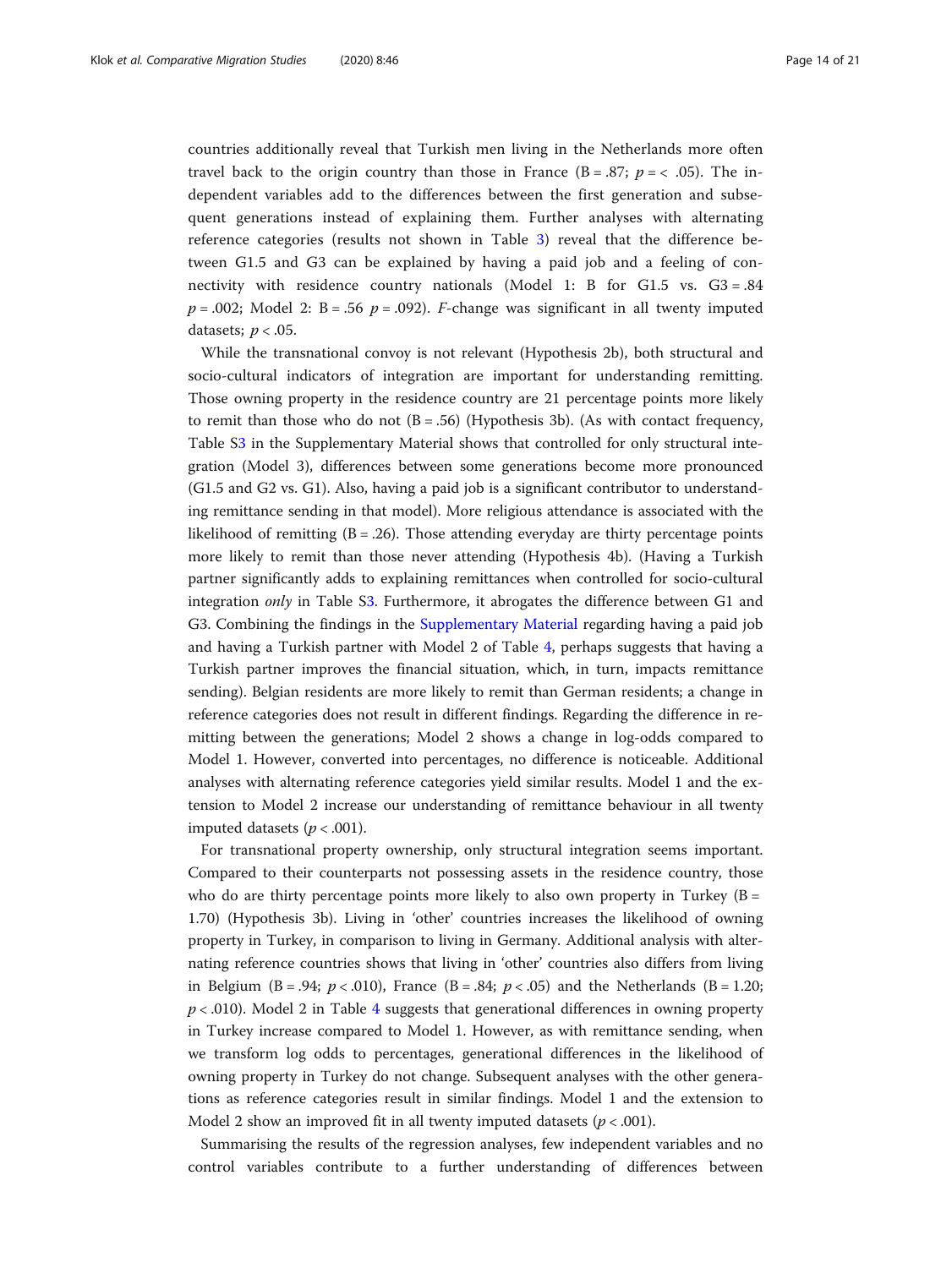generations. No sustenance was found for Hypothesis 2b. We found partial support for Hypothesis 3b, i.e., for three transnational behaviours and for two structural integration characteristics. We also found some support for Hypothesis 4b; two of the four indicators of socio-cultural integration that we employed were relevant to understanding specific transnational behaviours.

# Discussion

This paper investigates differences in transnational behaviour among generations of Turkish migrants in three domains: social (contact frequency and visiting), economic (remittances and property ownership in origin country) and political (voting). Specifically, we examined whether and how a transnational social convoy and indicators of structural and socio-cultural integration account for generational differences in transnational contact, visits, remittances and property.

We find that visiting, remitting, property ownership and voting diminish across generations (Hypothesis 1). For visiting and property ownership in Turkey, we see a linear descending pattern from G1 to G3. This may be because these behaviours are particularly important for those considering a permanent return to the origin country. Boccagni [\(2015\)](#page-19-0) shows that assets such as houses, entrepreneurial activities or plots of land in the origin country are important if one aspires to return permanently. Maintenance on the property is done during these visits; having invested in property also imposes an obligation to go there (Van der Horst [2010](#page-20-0)). Visits can foster a connection to the country that one may someday return to, as physical presence in the longed-for place remains the gold standard in transnational contact (Mason [2004](#page-20-0)). The wish for return migration is likely to descend across generations. In fact, G2 and G3 cannot even return; they never actually migrated.

Remitting and voting descend across generations in a more differentiated manner. Scholars have disputed the linear erosion of transnational behaviours for later generations (Jones-Correa [2002](#page-20-0)). Using a generational comparative perspective, our study confirms these predominantly only second-generation targeted studies. For contact frequency, no generational differences were observed, even despite a smaller transnational convoy across generations and despite visiting behaviour diminishing linearly. This is a remarkable finding underlining the importance of "the power of being raised in a transnational social field" (Levitt [2009,](#page-20-0) 1225). As such, children of migrants are imbued with norms, practices, people, objects and know-how from ancestral homelands, enabling them to negotiate transnational lifestyles. Our results add to this much-referenced notion by indicating that this mechanism extends to later generations as well. The currently low-cost character of transnational contact via ICT might facilitate this process. Scholars have argued that ICT opportunities have altered the potential for transnational connections (Waldinger [2008](#page-20-0)).

Hypotheses 2a and 2b considered the transnational convoy; the first explanatory concept underpinning transnational behaviour. Hypothesis 2a expected earlier generations to have greater transnational convoys than later generations, which was partly supported. Although this finding may seem common knowledge, little comparative research among multiple generations and transnational network sizes has been done. Systematic analysis, such as that employed in the current study, is therefore a valuable addition to the field. Relatively many respondents of G1.5 and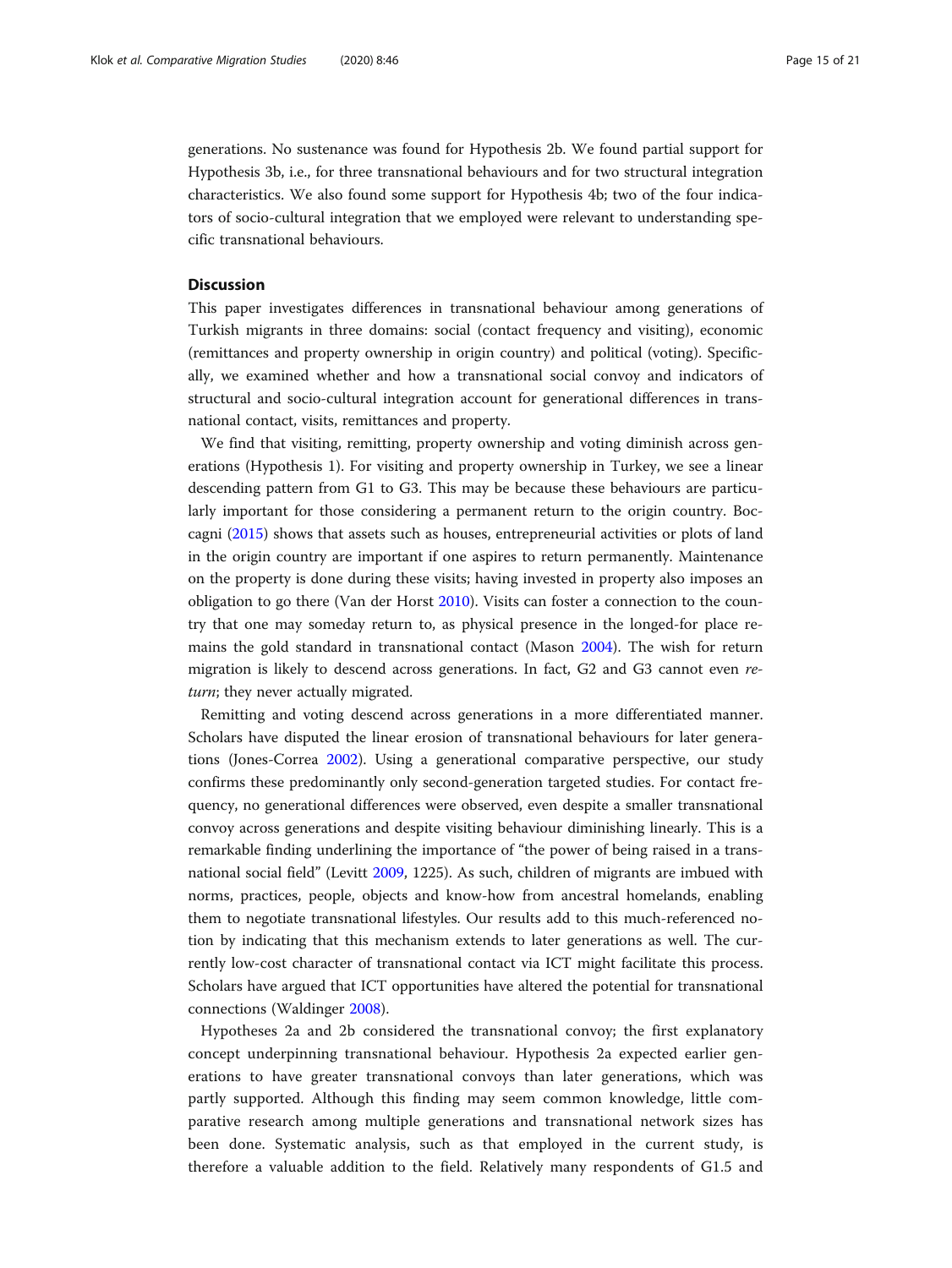G2 have parents in Turkey. This possibly reflects the sampling frame: the 2000 Families study started sampling in Turkey, thereby excluding families and social networks who emigrated in their entirety and stayed in Europe. Hypothesis 2b, the greater the transnational convoy, the more transnational behaviour, was not supported. We captured the transnational convoy by parents and close people living in the origin country. According to the convoy model of social relations (Kahn and Antonucci [1980\)](#page-20-0), they are, together with other immediate family members, closest to the focal person. There may be other close relationships in the origin country that are imperative for transnational behaviour that we did not detect. Another explanation could be found in 'place belongingness' (Antonsich [2010](#page-19-0)). In addition to people, memories of a certain place can provide belonging, which is why people may engage in transnational behaviours. For instance, childhood playgrounds or ancestors' former houses may be crucial to people's personal histories. These sources of transnational behaviours were beyond the scope of this study. Because the transnational convoy had no meaning in determining transnational behaviour, differences in transnational convoy size were not able to illuminate generational differences in cross-border activities.

Hypotheses 3a and 3b investigated the effect of structural integration on transnational behaviour and formed the second explanation to understand generational differences in transnational behaviour. Hypothesis 3a expected that later generations are more structurally integrated than earlier generations and was partially supported. Pertaining to Hypothesis 3b, we find that indicators of structural integration increase (the likelihood of) some transnational behaviours. We find this for indicators of financial resources, not for educational level. This is unsurprising, as two indicators of economic transnational behaviour (remitting and property ownership) were impacted by financial resources and one of social transnational behaviour (visiting). The latter also requires financial means because of travel and staying costs. Zooming into the dynamics undergirding these findings lays bare some of the complexity involved in generational comparisons. In G1, few people have a job, whereas many people in other generations work; meanwhile, visits are highest in G1. G1's unemployed respondents are apparently similar to the other generations' employed respondents when it regards visiting Turkey. This seems to indicate that structural resources are more important for later generations in predicting visiting frequency than for G1. However, this conclusion may be farfetched: G1's structural integration is, possibly, to a lesser extent caught by indicators used than other generations'. We used information on educational level, employment status and owning property in the residence country. Income is at the heart of structural resources. Yet, information on peoples' income was left out of analyses because of missing data that were unaccounted for. Especially for G1, employment status as a proxy for income might not apply because most of them are retired. We are thus reluctant to conclude that structural integration is more important for later than for earlier generations in steering transnational behaviour. Comparing generations at non-similar ages inevitably results in some issues regarding the distribution of variables, as age effects are found among many aspects of life (Safi [2017](#page-20-0)). Only cohort-sequential analysis may resolve this problem, but data collection enabling such a design is long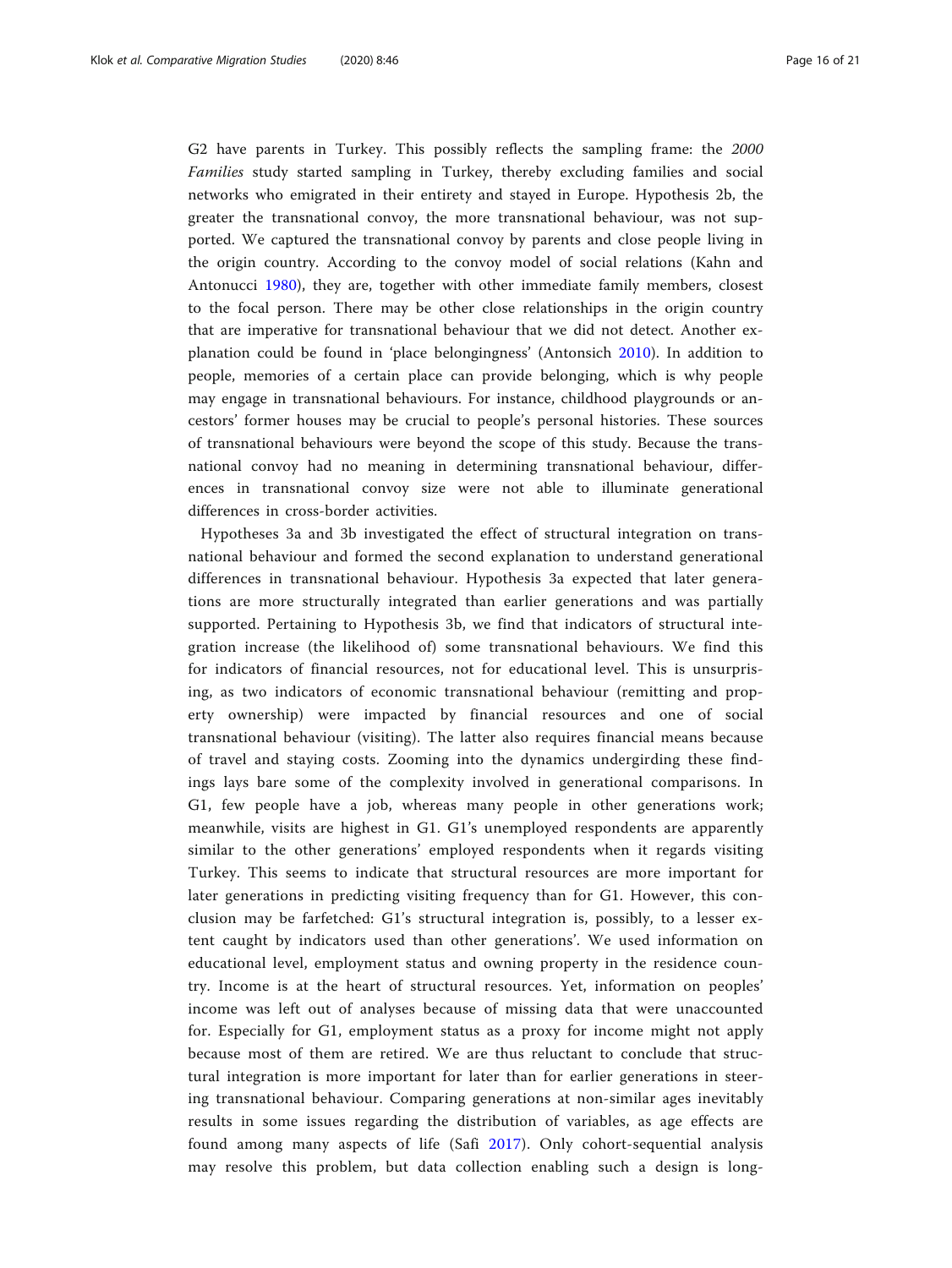lasting and costly, and hitherto unavailable. The 2000 Families Survey provides us with more possibilities to allow generational comparisons than other data.

A last theoretical clue highlighted the role of socio-cultural integration. We found support for Hypothesis 4a: socio-cultural integration into residence society was more developed for later than for earlier generations. Although scholars have advocated for the coexistence of integration into residence society and transnational connections (Erdal and Oeppen [2013](#page-19-0)), our results lend some support for more socio-cultural integration to weaken transnational participation (Hypothesis 4b). Prior studies yielded similar findings (Cela et al. [2013;](#page-19-0) Fokkema et al. [2012](#page-19-0)). The positive effects of religious attendance is contrary to the idea of ethnic social networks in the residence country superseding the need or longing for the country of origin. Quite the opposite, often going to the mosque intensifies contact frequency and probability of remittance sending. A complementary mechanism may be at work (Snel et al. [2006](#page-20-0)): relationships with people with similar migration backgrounds might install a yearning for a country (and its inhabitants) left behind—although perhaps by forefathers. Thus, embedding in the migrant community in the residence country reinforces transnational behaviour, rather than 'replacing' it. Yet, another explanation for the effect of religious attendance on remittance sending is viable: remitting to the origin country can be a means of Islamic alms giving (Erdal [2012](#page-19-0)). Though the effect of religious attendance on transnational contact may also be an expression of piety, for the association between connectivity with residence country nationals and visits, an alternative explanation is less obvious. We therefore conclude, based on our results, that we cannot simply disregard a negative influence of socio-cultural integration on transnational behaviour.

We found that generations differed in their levels of integration and that both indicators of structural and socio-cultural integration influenced transnational behaviours. This resulted in an improved understanding of why G1.5 and G3 differ in their visiting behaviour. If they were employed to the same extent and if they had equal feelings of connectivity to residence country nationals, their number of visits to Turkey would be alike. However, it seems puzzling that we were unable to explain further generational differences and to illuminate what generation *means* when we observe generational differences in transnational behaviour. Perhaps the differences between generations or effects of independent variables were not strong enough to stay afloat in a pooled sample. There may also be contrary mechanisms being at work in different generations (Safi [2017\)](#page-20-0), ultimately defusing the outlined mechanisms. As discussed above, the distance between concepts (structural and socio-cultural integration) and indicators is relatively large. Though studies have investigated the interaction between integration and transnational engagements, the field is not theoretically mature (Erdal and Oeppen [2013](#page-19-0)). Improved operationalisation and theoretical persuasiveness are required to better explain the differential impact of integration on transnational behaviours across generations.

Conceptual ambiguity and a lack of clear, tested indicators also apply to the concept of transnational behaviour. It is illustrative that our indicators correlate only in a negligible way. Others have also questioned 'transnational behaviour' as a concept. For instance, (Waldinger ([2008](#page-20-0)), 24) states: "As a rule, cross-border activities and exchanges do not cluster together". There may even be a compensatory or amplifying mechanism between two or more of these behaviours. We did not unravel these processes and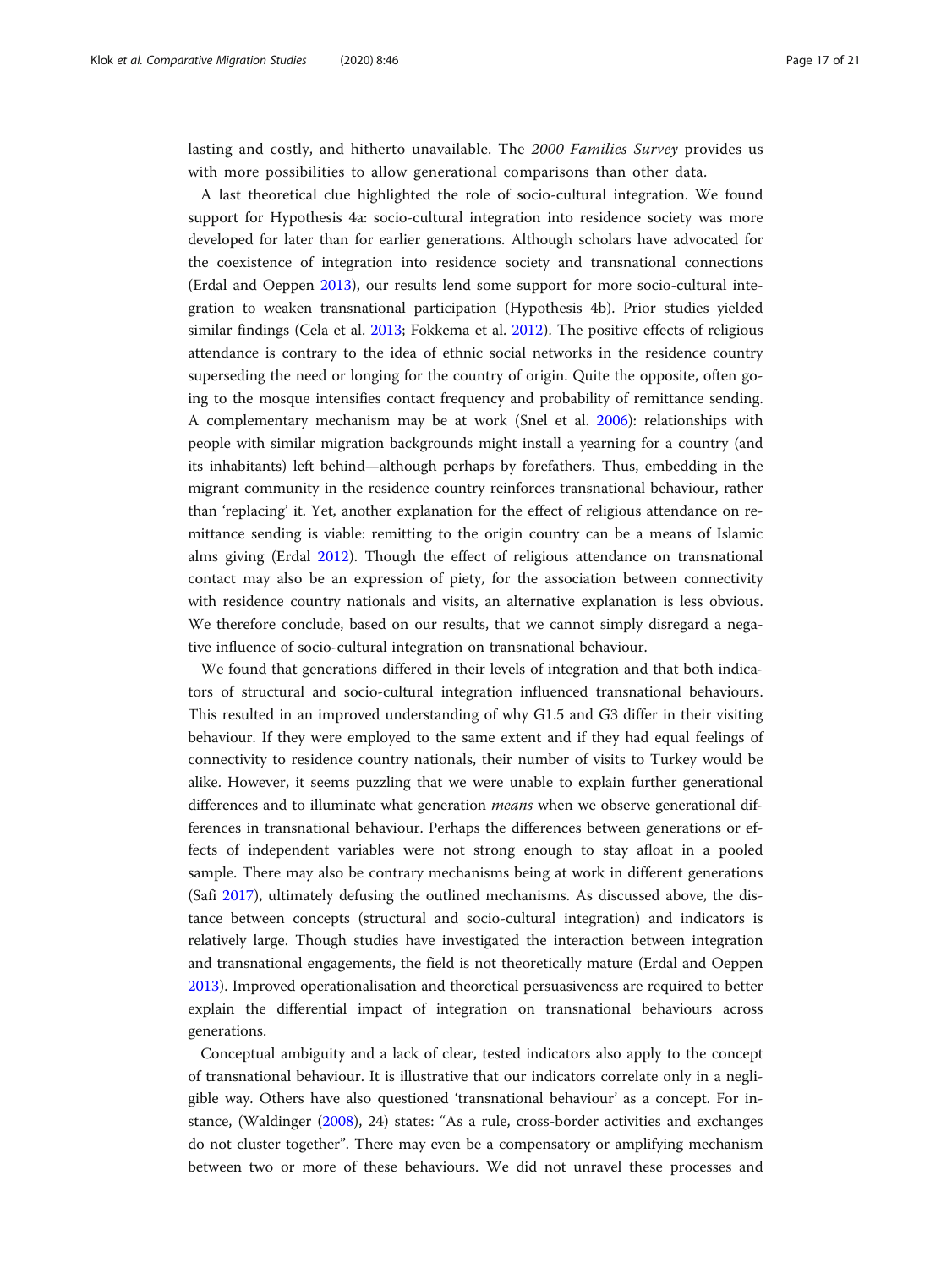suggest future research investigates how different transnational behaviours relate to each other.

We find that residence countries are important to control for. Transnational behaviours are, even with the effect of integration held constant, partly dependent on residence country. In this paper, we did not aim to test how transnational behaviours vary by residence country. As also no clear pattern in importance of residence countries is detected, no further discussion is devoted to these findings.

There are a few other issues demanding consideration. We only studied men, not women. The gendered impact of transnational convoys on transnational behaviours has, to the best of our knowledge, not been extensively studied. Some previous studies suggest that the effect of perceived social distance to the settlement society on transnational behaviour is greater for men than for women, in first generation migrants (Itzigsohn and Giorguli-Saucedo [2005](#page-20-0)). In that same study, the impact of structural integration on transnational practices was greater for women than for men. In a study on the second generation, the effect of structural integration on return intentions were positive for men while negative for women, but no significant differences were found for transnational behaviours (Bachmeier et al. [2013\)](#page-19-0). These studies suggest that there are gendered dynamics in transnational behaviours, and that these are dependent on generation. Our results are therefore only generalizable for Turkish men living in Europe, and, due to the sampling method, only for those with family living in Turkey. As Turkish migrants are known to be highly transnational (Ehrkamp [2005\)](#page-19-0), we also emphasize the particularity of the findings here and are reserved in generalizing to other populations.

The way we drew our generations from the data also requires some attention. From a migratory point of view, our G3 sample consists of second-generation migrants and third generation migrants, which are conceivably incomparable (Rumbaut [2004\)](#page-20-0). However, we know that for all G3 respondents their grandfather was the first migrant to Europe in their family and not their parent(s). This makes the 'second generation' label also not fully applicable to them. In addition, the 2000 Families study is a family study; therefore, we followed the data structure and did not distinguish between the two types of the demographic third generation.

External voting is a prominent indicator of transnational political engagement (Boccagni et al. [2016\)](#page-19-0) and provides us with an understanding of generational differences in transnational political behaviour. Though important, it is a rather lean operationalisation of transnational political engagement. Using secondary data, we were unable to incorporate other modes of political organisation, such as membership in a political party in the origin country, active involvement in political campaigns or membership in hometown civic associations (Guarnizo et al. [2003](#page-19-0)).

In conclusion, our contribution to the field of transnational behaviours is fivefold. First, we provided insight into which and how transnational behaviours wane across generations and which do not, for the population under study. It is a notable finding that transnational contact with friends or relatives has not changed across generations. For visiting and property ownership we see a more or less linear shaped decline across generations, while this is different for voting and remitting. This underscores the suggestion that different generations employ different constellations of transnational behaviours (Safi [2017\)](#page-20-0). Second, to gain a more established understanding of the drivers of transnational behaviours, we added to research showing that structural integration is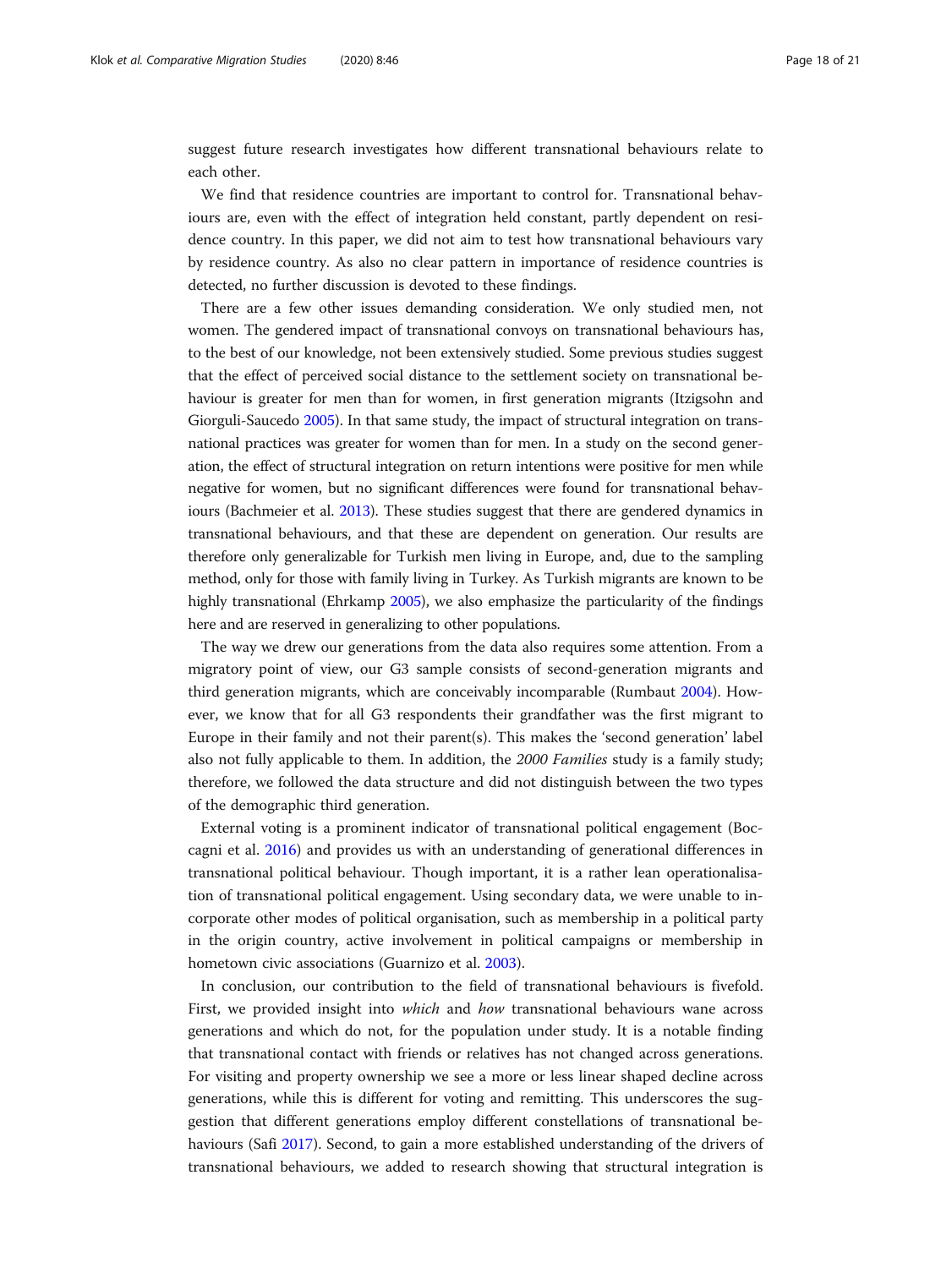<span id="page-18-0"></span>associated with more transnational behaviour (Carling and Hoelscher [2013](#page-19-0); Fokkema et al. [2012](#page-19-0); Tamaki [2011\)](#page-20-0). We showed that this is the case across generations, not only among first- or second-generation migrants. Third, our findings contrast with an emerging line of reasoning in which scholars suggest that socio-cultural integration is independent of transnational behaviours (Carling and Hoelscher [2013;](#page-19-0) Snel et al. [2006](#page-20-0)). Two of the four indicators we employed for socio-cultural integration impact – to different degrees – transnational behaviours. Moreover, connectivity with residence country nationals can be held partially accountable for annulling the difference between G1.5 and G3 in our sample. Future research should theorise more on exactly which forms of socio-cultural integration are independent of transnational behaviours and for whom. Fourth, our findings suggest a larger role for integration to associate transnational behaviours than the transnational convoy. Apparently, one's relationship with the residence country is more important for transnational behaviour than relationships with close others in the origin country. To the best of our knowledge, previous research has not specifically focused on the relationships between the social convoy and integration on the one hand and transnational behaviours on the other. We lack sufficient insights to interpret this finding further. We suggest, however, that it merits future scholarly attention. Fifth, in a more generic sense, by investigating one of Europe's largest migrant populations' successive generations, this study aids in describing the change in patterns of integration and transnational behaviours in Europe (Ryder [1965](#page-20-0)). We detected changes in transnational social convoys, in integration and in transnational behaviour. Nonetheless, our conclusion is that migrant offspring lives, until the third generation, continue to be shaped by factors both "here" and "there".

# Supplementary information

Supplementary information accompanies this paper at <https://doi.org/10.1186/s40878-020-00206-0>.

Additional file 1. Supplementary Material.

#### Acknowledgements

Not applicable.

#### Authors' contributions

The research idea was conceived by TF. JK performed the statistical analyses with the aid of TvT. JK drafted the manuscript. All authors critically revised several versions of the manuscript for intellectual content. The authors read and approved the final manuscript.

#### Funding

The "2000 Families: Migration Histories of Turks in Europe" project is funded by the New Opportunities for Research Funding Agency Co-operation in Europe under their Migration Programme (NORFACE grant 235548). Suanet's work was supported by a Veni grant from the Netherlands Research Council (NWO file number 451–14-019). Fokkema's research is part of the "Families in Context" project, funded by an Advanced Investigator Grant of the European Research Council (ERC grant 324211).

#### Availability of data and materials

The data as well as a codebook can be freely accessed at [www.2000families.org](http://www.2000families.org).

#### Competing interests

There are no conflicts of interest.

#### Author details

<sup>1</sup>Department of Erasmus School of Social and Behavioural Sciences, Erasmus University Rotterdam, Burgemeester Oudlaan 50, 3062, PA, Rotterdam, The Netherlands. <sup>2</sup>Department of Sociology, Vrije Universiteit Amsterdam, De Boelelaan, 1081, HV, Amsterdam, The Netherlands. <sup>3</sup>Netherlands Interdisciplinary Demographic Institute (NIDI-KNAW) University of Groningen, Lange Houtstraat 19, 2511, CV, The Hague, The Netherlands.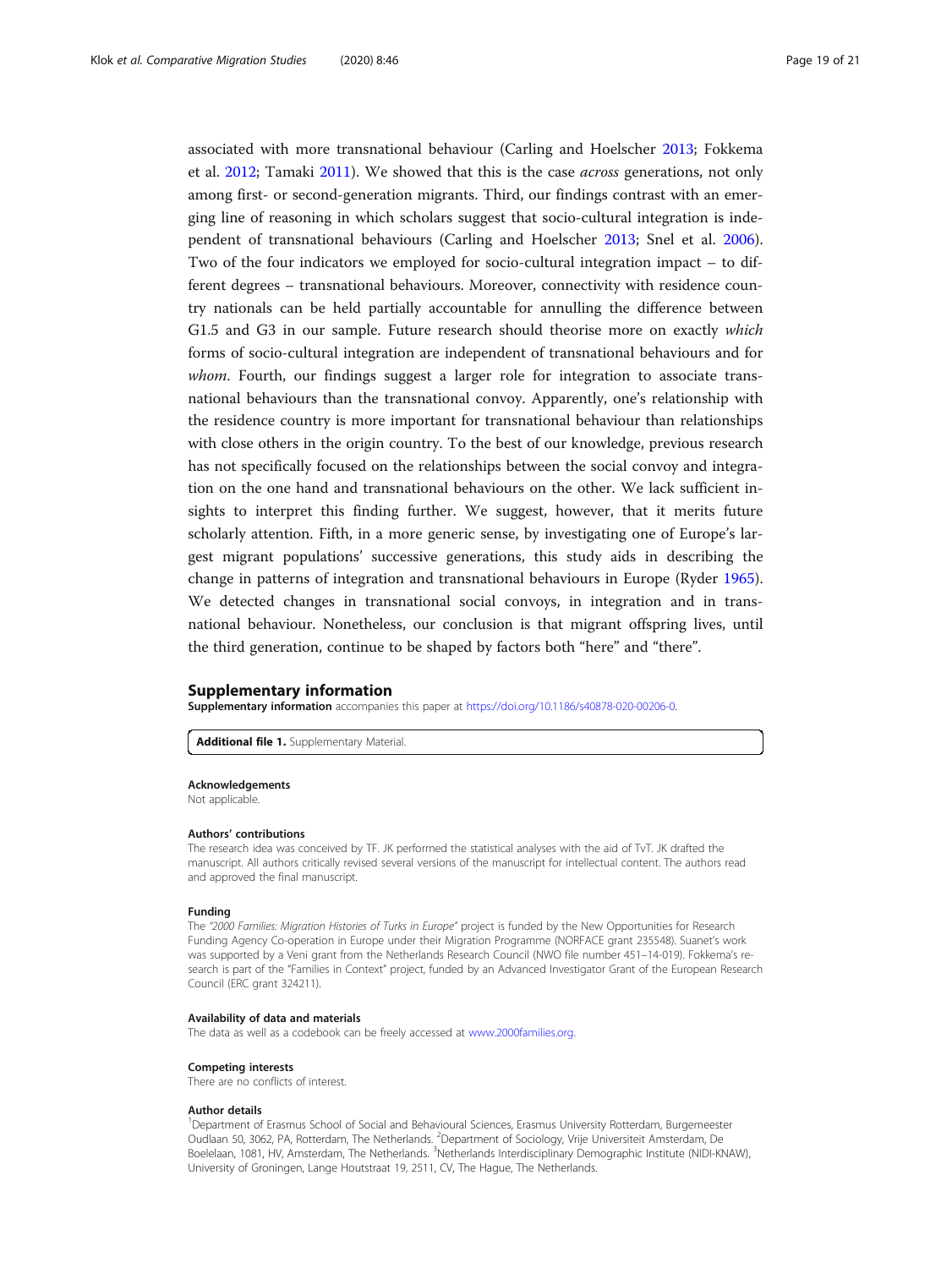## <span id="page-19-0"></span>Received: 8 January 2020 Accepted: 24 September 2020 Published online: 26 November 2020

#### References

- Alba, R., Logan, J., Lutz, A., & Stults, B. (2002). Only English by the third generation? Loss and preservation of the mother tongue among the grandchildren of contemporary immigrants. Demography, 39(3), 467–484. [https://doi.org/10.1353/](https://doi.org/10.1353/dem.2002.0023) [dem.2002.0023](https://doi.org/10.1353/dem.2002.0023).
- Algan, Y., Dustmann, C., Glitz, A., & Manning, A. (2009). The economic situation of first and second–generation immigrants in France, Germany and the United Kingdom. Economic Journal, 120(542), 4–30. [https://doi.org/10.1111/j.1468-0297.2009.](https://doi.org/10.1111/j.1468-0297.2009.02338.x) [02338.x.](https://doi.org/10.1111/j.1468-0297.2009.02338.x)
- Antonsich, M. (2010). Searching for belonging An analytical framework. Geography Compass, 4(6), 644–659. [https://doi.org/](https://doi.org/10.1111/j.1749-8198.2009.00317.x) [10.1111/j.1749-8198.2009.00317.x](https://doi.org/10.1111/j.1749-8198.2009.00317.x).
- Bachmeier, J., Lessard, L., & Fokkema, T. (2013). The gendered dynamics of integration and transnational engagement among second–generation adults in Europe. In L. Oso, & N. Ribas Mateos (Eds.), The international handbook on gender, migration and transnationalism. Global and development perspectives (pp. 268–293). Cheltenham: Edward Elgar Publishing. [https://](https://doi.org/10.4337/9781781951477.00022) [doi.org/10.4337/9781781951477.00022.](https://doi.org/10.4337/9781781951477.00022)

Boccagni, P. (2012). Even a transnational social field must have its boundaries: Methodological options, potentials and dilemmas for researching transnationalism. In C. Vargas-Silva (Ed.), Handbook of research methods in migration (pp. 295– 318). Cheltenham: Edward Elgar Publishing.

- Boccagni, P. (2015). Burden, blessing or both? On the mixed role of transnational ties in migrant informal social support. International Sociology, 30(3), 250–268. <https://doi.org/10.1177/0268580915570508>.
- Boccagni, P., Lafleur, J., & Levitt, P. (2016). Transnational politics as cultural circulation: Toward a conceptual understanding of migrant political participation on the move. Mobilities, 11(3), 444–463. <https://doi.org/10.1080/17450101.2014.1000023>.
- Bolzman, C. (2013). Ageing immigrants and the question of return: New answers to an old dilemma? In J. Percival (Ed.), Return migration in later life (pp. 67–87). Chicago: Policy Press. [https://doi.org/10.1332/policypress/9781447301226.003.](https://doi.org/10.1332/policypress/9781447301226.003.0004) [0004](https://doi.org/10.1332/policypress/9781447301226.003.0004).
- Carling, J. (2008). The determinants of migrant remittances. Oxford Review of Economic Policy, 24(3), 582–599. [https://doi.org/](https://doi.org/10.1093/oxrep/grn022) [10.1093/oxrep/grn022](https://doi.org/10.1093/oxrep/grn022).
- Carling, J., & Hoelscher, K. (2013). The capacity and desire to remit: Comparing local and transnational influences. Journal of Ethnic and Migration Studies, 39(6), 939–958. <https://doi.org/10.1080/1369183X.2013.765657>.
- Cela, E., Fokkema, T., & Ambrosetti, E. (2013). Variation in transnationalism among eastern European migrants in Italy: The role of duration of residence and integration. Southeast European and Black Sea Studies, 13(2), 195–209. [https://doi.org/10.](https://doi.org/10.1080/14683857.2013.789671) [1080/14683857.2013.789671.](https://doi.org/10.1080/14683857.2013.789671)
- Crul, M., & Vermeulen, H. (2003). The second generation in Europe. International Migration Review, 37(4), 965–986. [https://doi.](https://doi.org/10.1111/j.1747-7379.2003.tb00166.x) [org/10.1111/j.1747-7379.2003.tb00166.x](https://doi.org/10.1111/j.1747-7379.2003.tb00166.x).
- Dagevos, J. (2001). Perspectief op integratie: Over de sociaal–culturele en structurele integratie van etnische minderheden in Nederland [Integration perspectives: About the socio-cultural and structural integration of ethnic minorities in The Netherlands]. Den Haag: Wetenschappelijke Raad voor het Regeringsbeleid.

Dalakoglou, D. (2010). Migrating–remitting–'building'–dwelling: House–making as 'proxy' presence in Postsocialist Albania. Journal of the Royal Anthropological Institute, 16(4), 761–777. [https://doi.org/10.1111/j.1467-9655.2010.01652.x.](https://doi.org/10.1111/j.1467-9655.2010.01652.x)

- Ehrkamp, P. (2005). Placing identities: Transnational practices and local attachments of Turkish immigrants in Germany. Journal of Ethnic and Migration Studies, 31(2), 345–364. [https://doi.org/10.1080/1369183042000339963.](https://doi.org/10.1080/1369183042000339963)
- Erdal, M. (2012). Who is the money for? Remittances within and beyond the household in Pakistan. Asian and Pacific Migration Journal, 21(4), 437–457. [https://doi.org/10.1177/011719681202100401.](https://doi.org/10.1177/011719681202100401)
- Erdal, M., & Oeppen, C. (2013). Migrant balancing acts: Understanding the interactions between integration and transnationalism. Journal of Ethnic and Migration Studies, 39(6), 867–884. [https://doi.org/10.1080/1369183X.2013.765647.](https://doi.org/10.1080/1369183X.2013.765647)
- Ersanilli, E., & Koopmans, R. (2010). Rewarding integration? Citizenship regulations and the socio–cultural integration of immigrants in the Netherlands, France and Germany. Journal of Ethnic and Migration Studies, 36(5), 773–791. [https://doi.](https://doi.org/10.1080/13691831003764318) [org/10.1080/13691831003764318.](https://doi.org/10.1080/13691831003764318)
- Espiritu, Y. (2003). Home bound: Filipino American lives across cultures, communities, and countries. Berkeley and Los Angeles: University of California Press.
- Fokkema, T., Cela, E., & Ambrosetti, E. (2013). Giving from the heart or from the ego? Motives behind remittances of the second generation in Europe. International Migration Review, 47(3), 539–572. [https://doi.org/10.1111/imre.12032.](https://doi.org/10.1111/imre.12032)
- Fokkema, T., & de Haas, H. (2015). Pre– and post–migration determinants of socio–cultural integration of African immigrants in Italy and Spain. International Migration, 53(6), 3–26. <https://doi.org/10.1111/j.1468-2435.2011.00687.x>.
- Fokkema, T., Lessard-Phillips, L., Bachmeier, J., & Brown, S. (2012). The link between the transnational behaviour and integration of the second generation in European and American cities. Nordic Journal of Migration Research, 2(2), 111-123. [https://doi.org/10.2478/v10202-011-0033-x.](https://doi.org/10.2478/v10202-011-0033-x)
- Ganzeboom, H., Sozeri, E., Guveli, A., & Bayrakdar, S. (2015). 2000 families: Migration histories of Turks in Europe. Amsterdam Data Documentation, Vrije Universiteit.
- Glick Schiller, N., Basch, L., & Blanc-Szanton, C. (1992). Transnationalism: A new analytic framework for understanding migration. Annals of the New York Academy of Sciences, 645(1), 1–24. <https://doi.org/10.1111/j.1749-6632.1992.tb33484.x>.
- Guarnizo, L., Portes, A., & Haller, W. (2003). Assimilation and transnationalism: Determinants of transnational political action among contemporary migrants. American Journal of Sociology, 108(6), 1211–1248. [https://doi.org/10.1086/375195.](https://doi.org/10.1086/375195)
- Guveli, A., Ganzeboom, H., Baykara-Krumme, H., Bayrakdar, S., Eroglu, S., Hamutci, B., … Sözeri, E. (2016). 2000 families: Migration histories of Turks in Europe. ZA5957 Data file Version 2.0.0. Cologne: GESIS Data Archive. [https://doi.org/10.4232/](https://doi.org/10.4232/1.12673) [1.12673](https://doi.org/10.4232/1.12673).
- Itzigsohn, J., & Giorguli–Saucedo, S. (2002). Immigrant incorporation and sociocultural transnationalism. International Migration Review. 36(3):766–798. [https://doi.org/10.1111/j.1747-7379.2002.tb00104.x.](https://doi.org/10.1111/j.1747-7379.2002.tb00104.x)